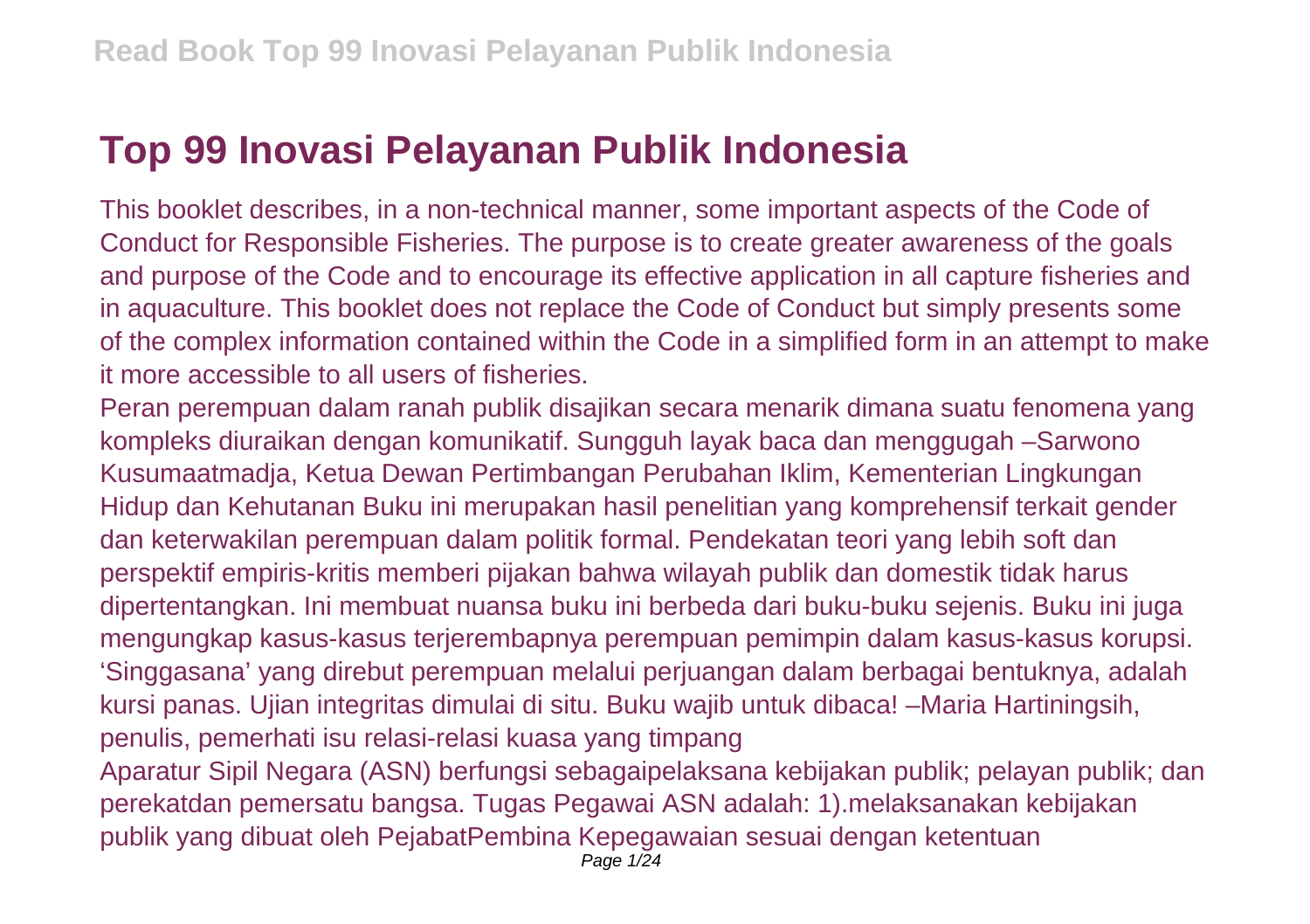peraturanperundang-undangan; 2). memberikan pelayanan publikyang profesional dan berkualitas; dan 3). mempereratpersatuan dan kesatuan Negara Kesatuan RepublikIndonesia. Pemimpin inspiratif sangat dibutuhkan saat ini, karena akan semakin banyak anak bangsa yang dikemudian hari akan turut berperan sebagai agen perubahan yang siap memimpin dan secara tidak sadar mengubah pola mental bangsa menjadi lebih Kreatif dan Prestatif. Berangkat dari konsistensi kami dalam menampilan tokoh pengusaha, eksekutif, legislatif, professional, dan CEO dari berbagai latar belakang yang dilandasi komitmen untuk terus memberikan apresiasi kepada me-reka yang telah menebar inspirasi bagi bangsa dan negara, dengan tujuan melahirkan banyak pemimpin yang nantinya dapat ikut berkontibusi nyata terhadap pembangunan di tanah air. Hal ini tentunya dimulai dari sebuah langkah kecil yang terilhami oleh orang-orang hebat yang secara nyata telah sukses menjadi pemimpin dan menginspirasi banyak orang. Semoga dengan tampilnya para profil terbaik anak bangsa ini dapat dijadikan sebagai ajang untuk saling berbagi dan mengenal lebih dekat serta senantiasa menciptakan sinergi positif dalam menumbuh kembangkan pembangunan menuju masa depan Bangsa Indonesia yang lebih baik, serta tentunya menunjang program pemerintah dalam meningkatkan mutu sumber daya manusia Indonesia.

The best 99 public services in Indonesia.

This is a timely and important contribution on innovation processes within the public sector. Departing from the myth of private equal to entrepreneurial, public equal to bureaucratic paralysis , it offers precious insights into public sector learning, entrepreneurship, of course inertias, and also the trade-offs involved in different management philosophies and performance evaluation methods. It is a rare example of political economy done right .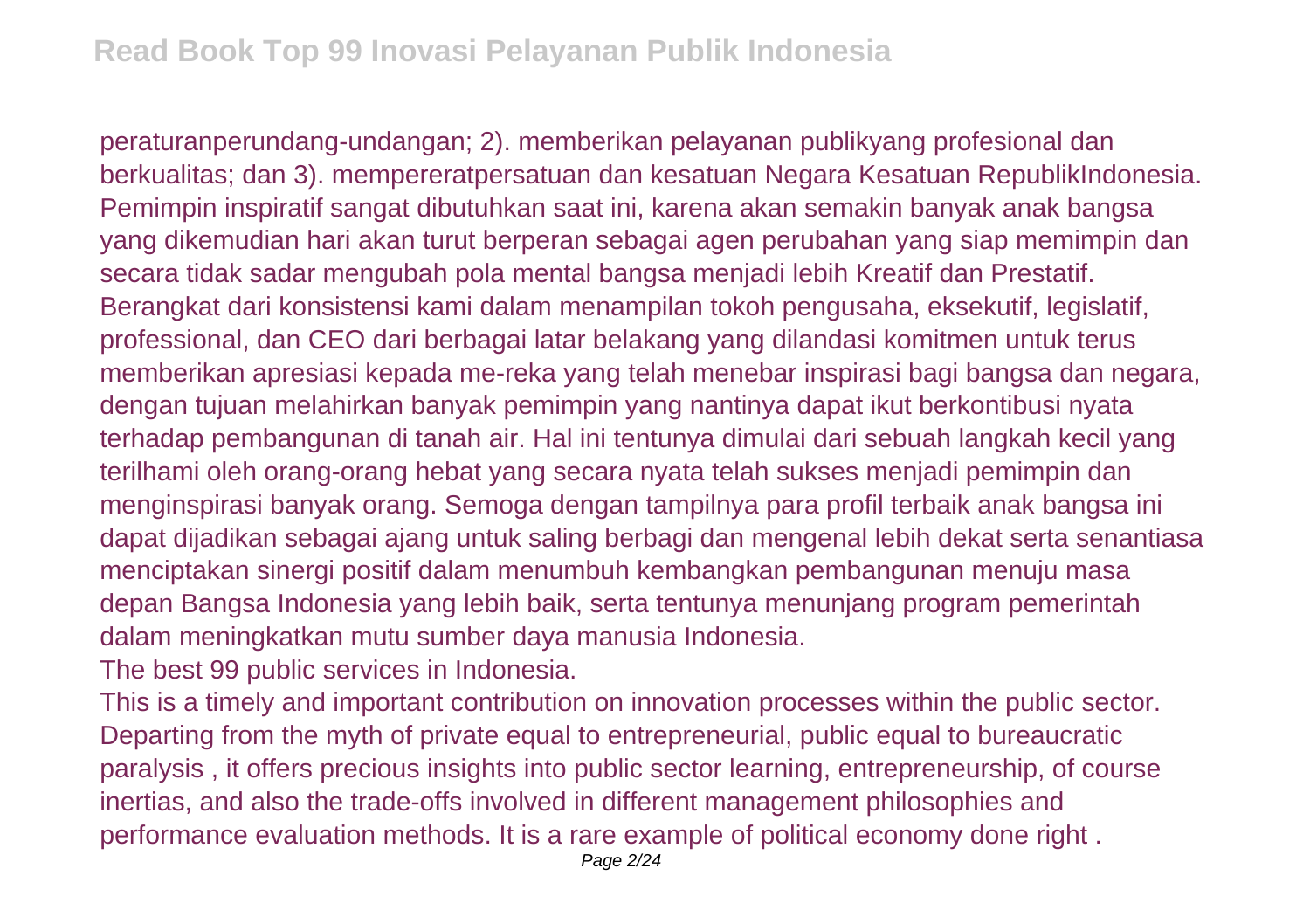Giovanni Dosi, Sant Anna School of Advanced Studies, Pisa Innovation and entrepreneurship have become the cornerstones for economic growth, jobs and competitiveness in the global economy. However, the burden for generating an innovative economy has fallen on the private sector. Scholars have been remarkably taciturn concerning the role for innovation and entrepreneurship in the public sector has remained strikingly invisible. No more. In Innovation in Public Sector Services, the authors assemble a team of leading international scholars in a path breaking study to identify the potential for the public sector in contributing to innovation and entrepreneurship. In particular, the volume introduces an insightful new analytical framework that lays the foundations for transforming a sleepy public sector into a dynamic, innovative and highly effective partner for leadership and change in the global era. Scholars, policy makers and business leaders who think that the public sector is condemned to being a hindrance to innovation and entrepreneurship rather than a leader championing change and competitiveness in a global economy would be well advised to read this important new book. David B. Audretsch, Indiana University, Bloomington, US and WHU, Germany This groundbreaking book provides new key insights and opens up an important research agenda. The book develops a new taxonomy of the different types of innovation found in public sector services, and investigates the key features and drivers of public sector entrepreneurship. The book contains new statistical studies and a set of six international case studies in health and social services. The research shows that public sector organisations are important innovators in their own right. Economic growth and social development depend on efficient public sector organisations that deliver high quality services, are effectively organised, and have excellent interactions with the private sector, NGOs and citizens. Public sector innovation is complex,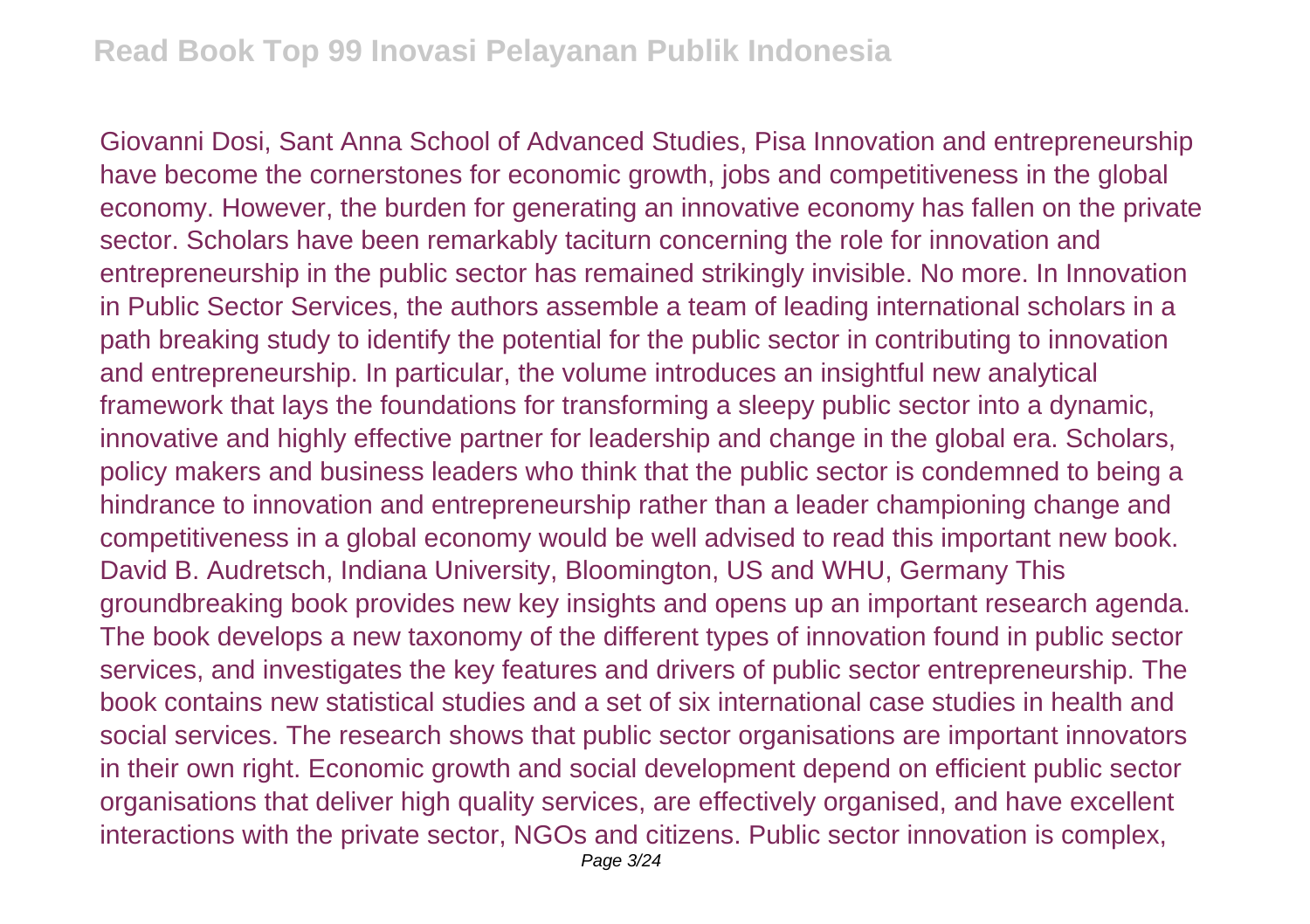invariably involving changes in services, organisational structures, and managerial practices. Essential to successful innovation are the policy entrepreneurs and service entrepreneurs who develop, organise and manage new innovations. This book provides key lessons for these public sector entrepreneurs. Innovation in Public Sector Services fills a fundamental gap; explaining the dynamics of innovation and entrepreneurship in public sector services and is of great importance for researchers, academics and students interested in innovation, entrepreneurship and strategy management. It provides a stimulating read for anyone working or interested in health and social services.

Top 99inovasi pelayanan publik Indonesia, 2016Top 99 inovasi pelayanan publik tahun 2017Top sembilan puluh sembilan inovasi pelayanan publik Indonesia tahun 2014 Wayne Cordeiro found himself paralyzed by burnout. He had been in ministry for 30 years, and 10 years after founding what is now the largest church in Hawaii, he found himself depleted. Wayne took a season out of his growing ministry to recharge and refocus on the truly important. He was able to get back in touch with his life, get back in proper balance, and reenergize his spirit through Christ in a way that propelled him forward to greater levels of service. Wayne first gave this message at a recent Willow Creek Leadership Summit, where it was the highest-rated presentation by those in attendance. Pulling no punches, Wayne talks about the walls leaders must break through and how to move on with integrity. Included are ways to care for oneself physically and emotionally as well as spiritually. This volume offers a detailed conceptual framework for understanding and learning about technology innovation policies and programs, and their implementation in the context of

different countries.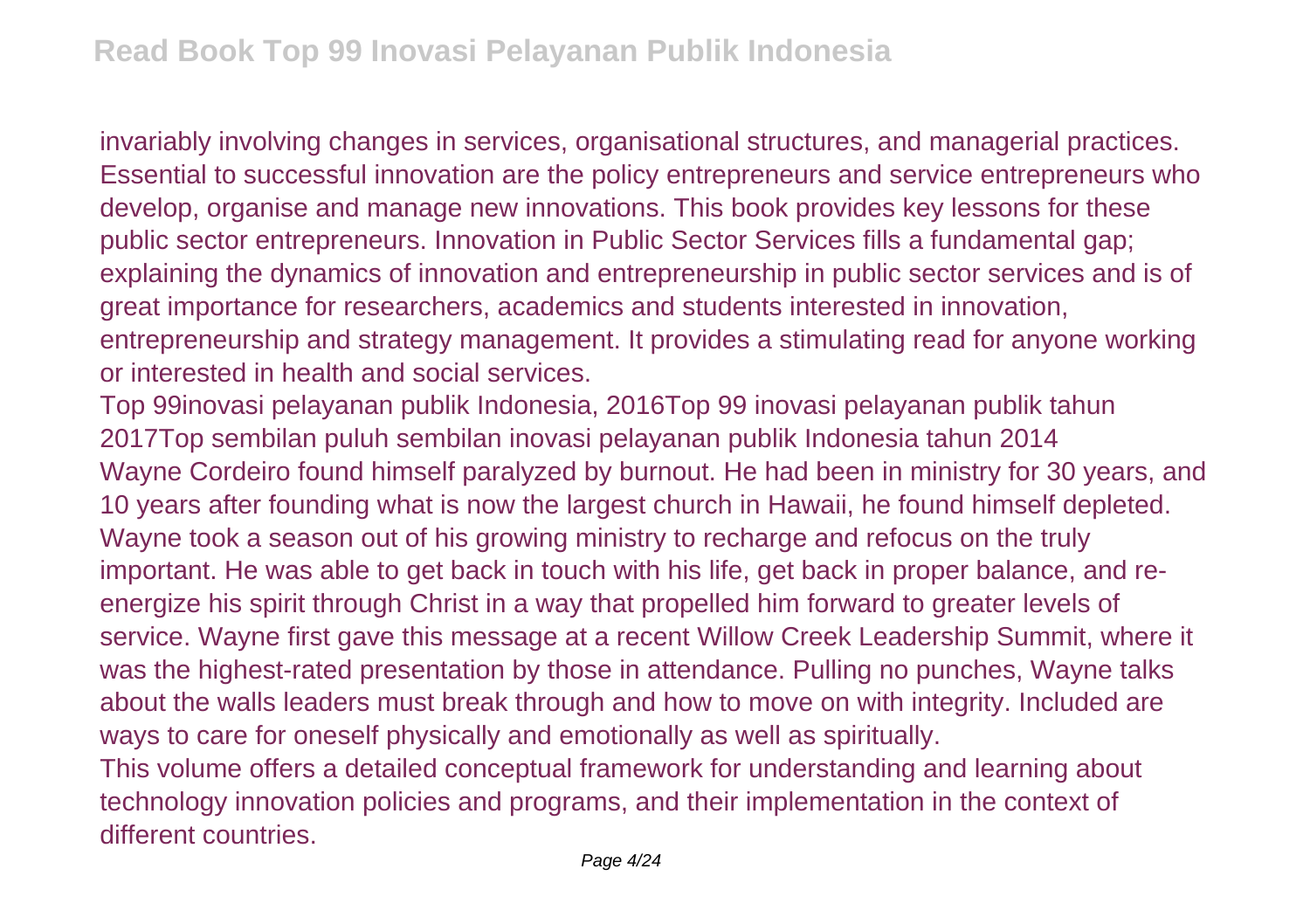Indonesia over the past two decades has embarked on a process of decentralization as part of a broader process of democratization, which followed earlier periods of centralized governance and authoritarian rule across the archipelago. The purpose of this book is to begin to explore the connections between governance and sustainable society in a wide variety of policy fields in Indonesia, and how reforming governance structures may contribute to societal benefits and the creation of a long-term sustainable society. This book bridges important theoretical debates related to governance and sustainable society and provides empirical research from Indonesia in important policy areas related to this debate. By placing research in different policy areas in a single volume, the link to the broader concepts of governance, decentralization, and societal outcomes is strengthened. The book builds on the recent interest that has focused on Indonesia and the continued development of democracy in the country. The chapters in the book show a rich variety of decentralized governance arrangements and capacity building at the local level in particular. Central standards (for example for social sustainability, anticorruption arrangements, or for dealing with direct foreign investment), combined with local innovation (for example for municipal coordination of primary health care or metropolitan transport), are key to Indonesia as a country in a continuing process of transformation. We identify three key trends in the on-going process of decentralization and governance in Indonesia. First, we find that formal governance, the relation between the national and local government, is characterized by a system of 'variable geometry multi-level governance' depending on the policy area. The challenge ahead is strengthening accountability mechanisms to assure national standards while preserving and encouraging local innovation. Secondly, informal governance mechanisms are evolving to move from 'hierarchical to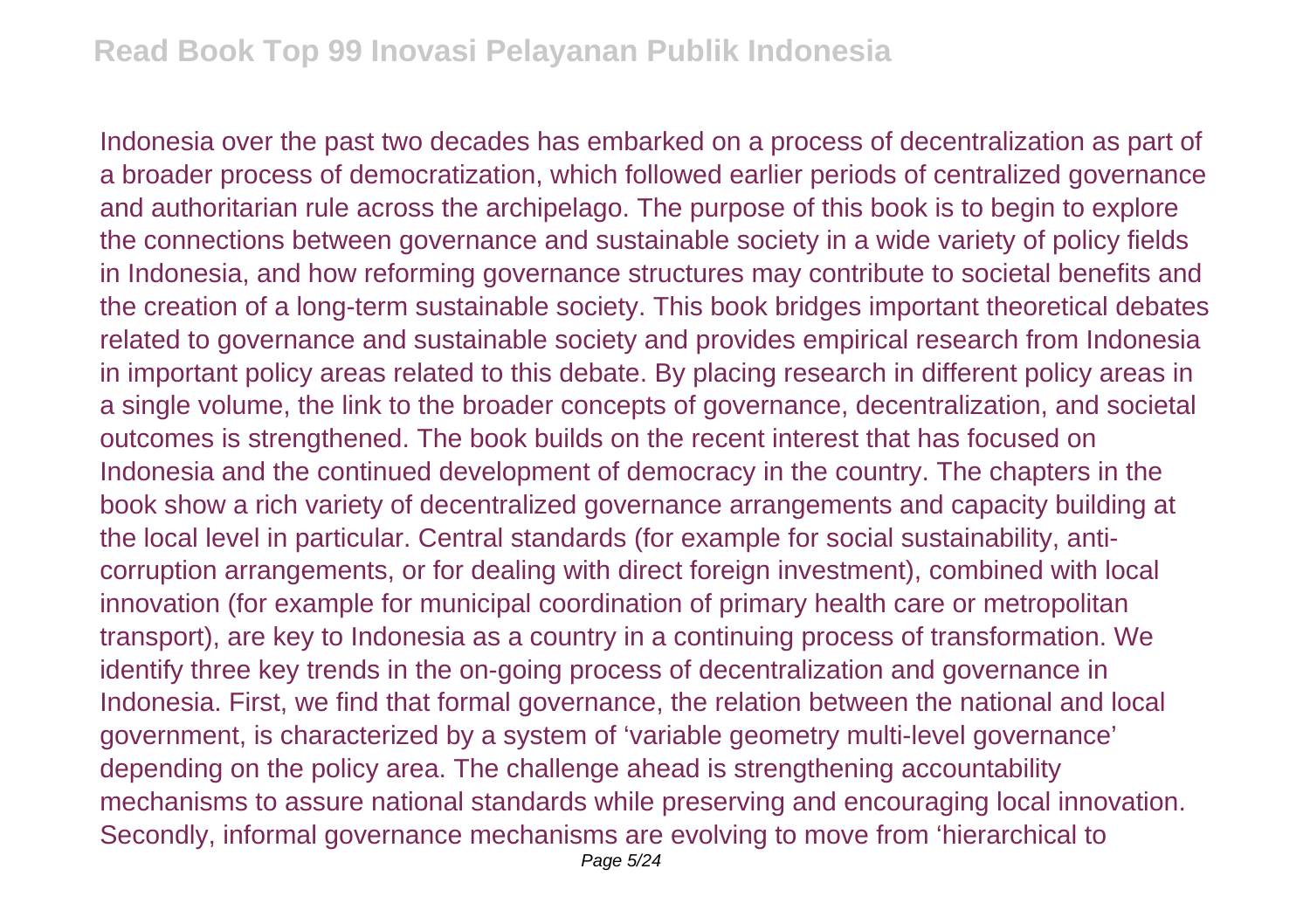network' forms of governance. Here the challenge is to insure democratic input by citizens and civil society organizations. Finally, we identify a trend toward 'shared value creation and sustainable cooperation.' Indonesia is beginning to move from a rather singular policy focus on economic growth to a more complex and developing notion of policymaking for inclusive growth and the creation of a sustainable society for present and future generations. Here the challenge is sound implementation and to increase the effectiveness of governance mechanisms. There is also a noted diffusion of goals, to focus beyond the Jakarta metropolitan area to smaller regional cities, as urbanization continues and rural areas are changing. This book will be of interest for use in advanced undergraduate and graduate courses related to Southeast Asia in the fields of international relations, political science, public administration, economics, law, sociology, educa tion, public health, and the spatial sciences. It will also be of interest to policymakers and government officials at the national and local level in Southeast Asia and middle-income developing countries, officials and policymakers in institutions of regional governance such as the Association of Southeast Asian Nations (ASEAN), and of global governance such as the United Nations and World Bank. It will also be of interest to civil society organizations and other actors focused on policy development and economic development, health, education, the environment, sustainable transport, etc. The book will also be of interest to business people interested in economic and governance issues, such as the management and governance of in-bound foreign investment, inclusive growth, and corporate governance. Finally, the book should be of interest to citizens in advanced, middle-income, and developing countries motivated to learn more about the links between governance and the creation of a sustainable society for current and future generations.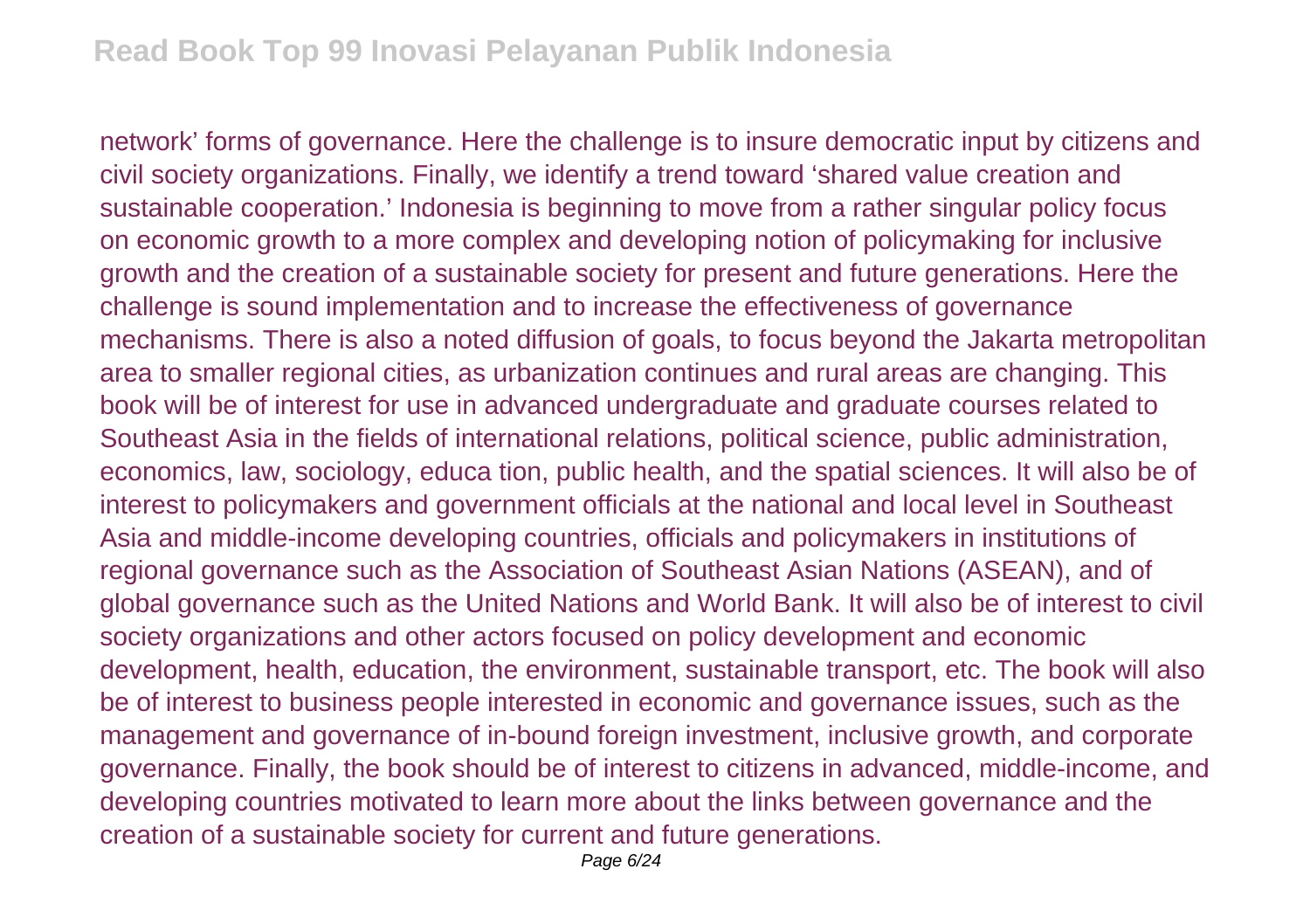PEMBANGUNAN DAERAH BERBASIS GOTONG ROYONG DI INDONESIA (Mereplikasi Inovasi Model Pembangunan Daerah Kabupaten Sumbawa Barat) PENULIS: Nama Ukuran : 14 x 21 cm ISBN : 978-623-283-250-3 Terbit : Juni 2020 www.guepedia.com Sinopsis: Buku ini mengupas bagaimana model pembangunan berbasis gotong royong dan praktek best practices yang dihasilkan dari inovasi model pembangunan daerah berbasis gotong royong, penting untuk dibaca bagi para stakeholders pembangunan di daerah yang ingin mempelajari dan mereplikasi model kebijakan pembangunan daerah berbasis gotong royong di daerah. www.guepedia.com Email : guepedia@gmail.com WA di 081287602508 Happy shopping & reading Enjoy your day, guys

BEST PRACTICE INOVASI PELAYANAN PUBLIK DI SEKOLAH Penulis : Farid Gn Kyai Kebreng Ukuran : 14 x 21 cm ISBN : 978-623-283-959-5 Terbit : Desember 2020 Sinopsis : Buku Best Practise Pelayanan Publik ini berisi contoh-contoh inovasi layanan publik di SMPN 2 Wonosari yang dilaksankan selama tiga tahun berturut-turut yaitu 2018, 2019 dan 2020. Selain untuk publikasi, buku ini akan berfungsi juga sebagai dokumen rekam jejak pengelolaan sekolah yang inovatif. Ketiga proposal inovasi layanan publik tersebut diajukan ke Kemenpan pada Kompetisi Inovasi Layanan Publik atau KIPP. Meskipun belum berhasil meraih Top 99 namun proposal tersebut memenuhi persyaratan dan lolos ke tahapan peniaian di Kemenpan, bisa menjadi pembanding yang akan mengajukan proposal serupa dengan mempelajari kekurangan dan kelebihan inovasi ini. Tujuan akhirnya adalah meyakinkan kepada pembaca bahwa Best Practise Inovasi Pelayanan Publik Tahun 2018, Prestisius, Best Practise Inovasi Pelayanan Publik Tahun 2019 Siberjaya dan Best Practise Inovasi Pelayanan Publik Tahun 2020, Semutlis Gretun berdampak sangat esensial pada perubahan sekolah. Happy shopping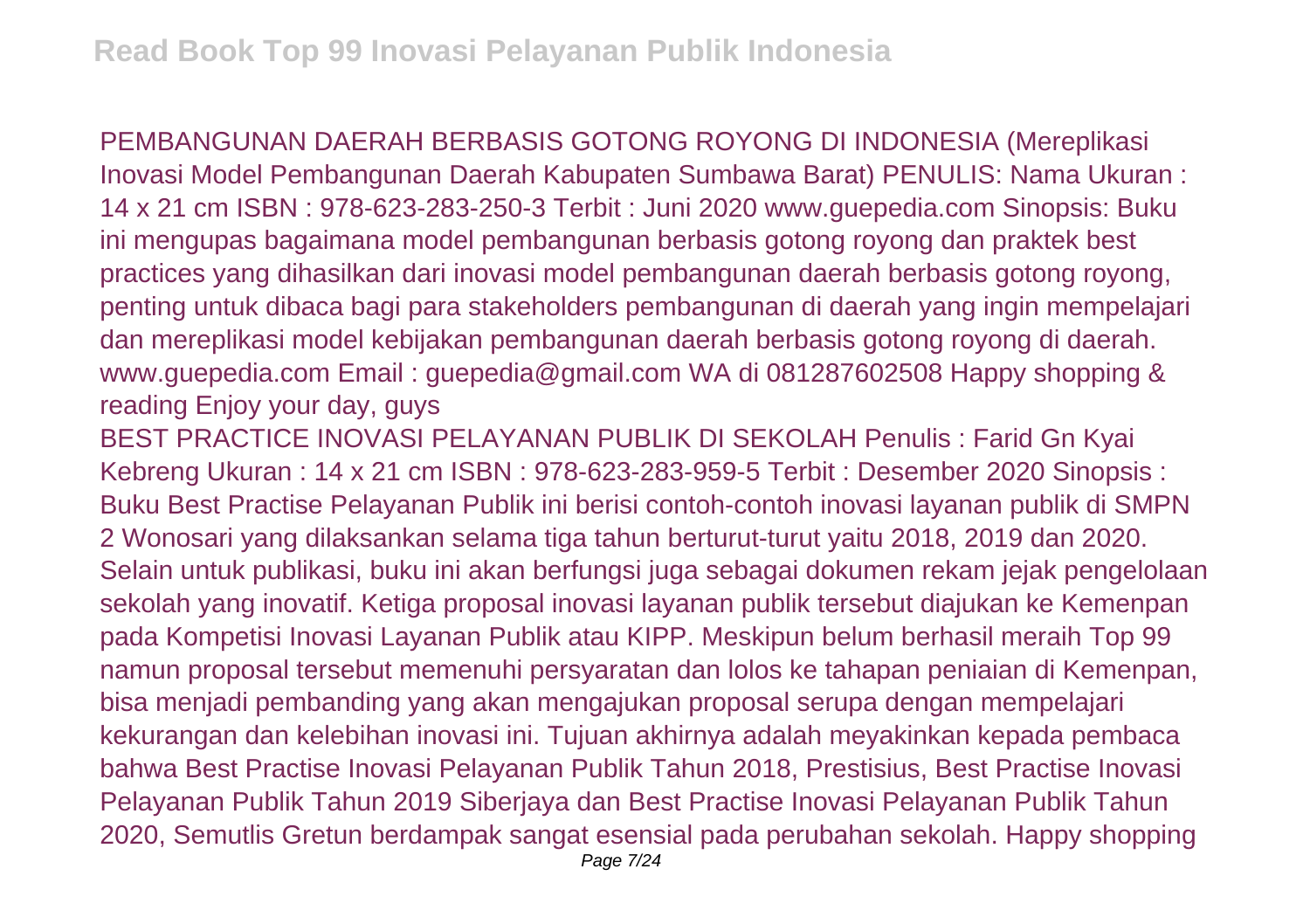## & reading Enjoy your day, guys

The economic, political, and cultural forces of globalization affect every citizen of the world--and the institutions that govern them. Against a backdrop of increasing resistance to these forces, especially in the developing world, this volume establishes a new theoretical and practical framework for analyzing the effects of globalization on nation-states, local governments, nongovernmental and international organizations, and other administrative systems. Invoking a term attributed to Darius the Great over 2,500 years ago--sound governance--editors Ali Farazmand and Rosalyn Carter set the stage for a rich and multidimensional collection of essays on emerging issues in public administration around the world. Topics include: The impact and influence of the United Nations; Ethics and accountability in government; Applying the total quality management model to public sector institutions; Judicial and legislative reforms; Business-government partnerships and improvements in the delivery of public services. The result is a comprehensive study of innovations in public administration that will serve as an essential resource for students, researchers, policymakers, and practitioners alike.

A vision for the future of information literacy teaching. Based on groundbreaking research, undertaken by the authors as part of the prestigious Arcadia Programme at Cambridge University, this book presents a new and dynamic information literacy curriculum developed for the 21st century information professional. The authors adopt a broad definition of information literacy (IL) that encompasses social as well as academic environments and situates IL as a fundamental attribute of the discerning scholar and the informed citizen. It seeks to address in a modular, flexible and holistic way the developing information needs of students entering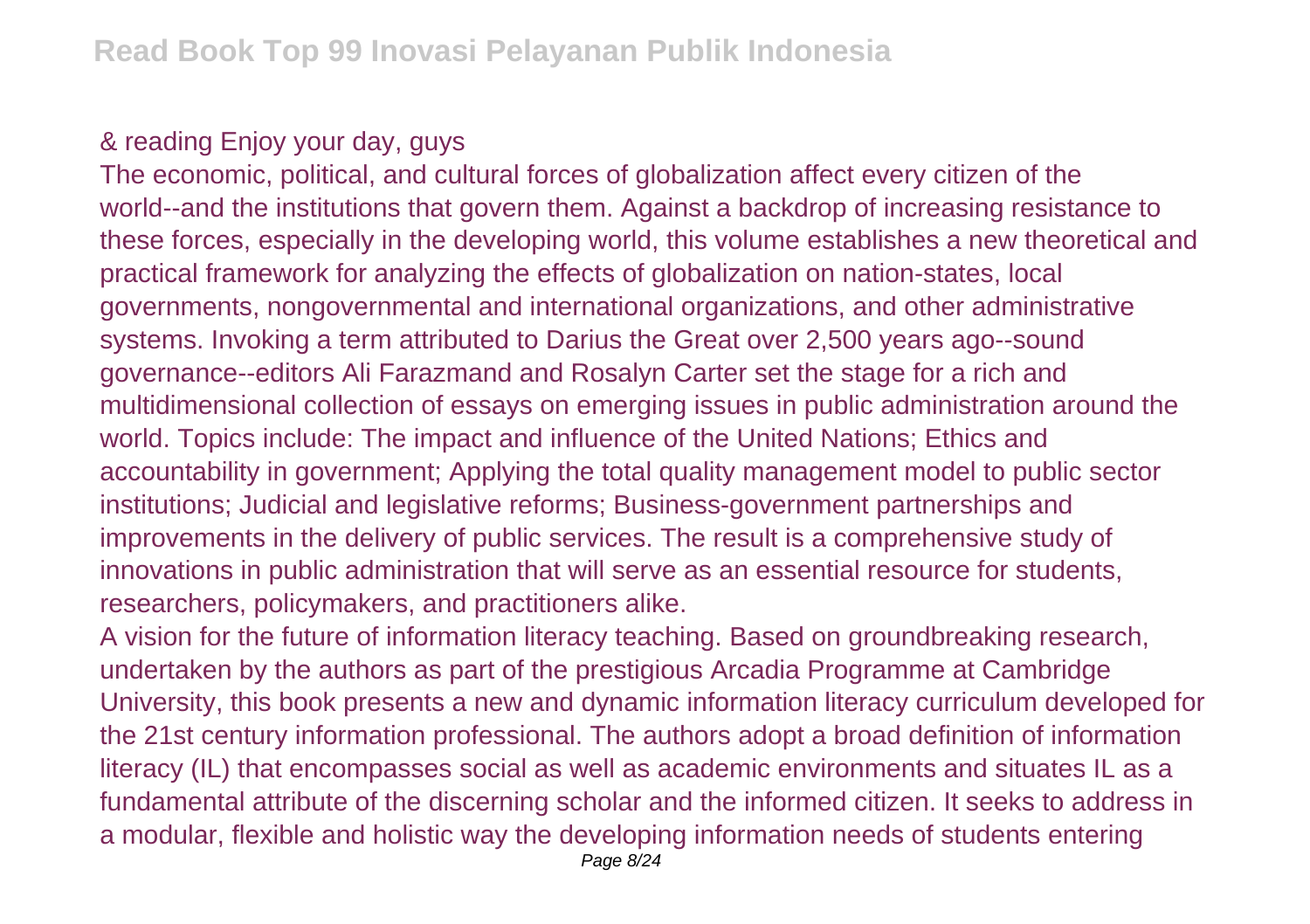higher education over the next five years. The book is organized around the ten strands of the new curriculum, which cover the whole landscape of information literacy development required to succeed as an undergraduate in higher education. Interweaving the authors' research and the reflections of internationally recognized experts from the library, education and information literacy sectors, including Moira Bent, Andy Priestner, Sarah Pavey, Geoff Walton and Elizabeth Tilley, it illustrates how and why this new curriculum will work in practice. Detailed appendices present the curriculum, lesson plans and tools for institutional audit, giving readers all the tools they need to implement it successfully in their institutions.

Siapa bilang birokrat tidak kerja keras? Siapa bilang birokrat tidak rajin? Banyak birokrat harus berangkat dari rumahnya pukul 5 pagi, kemudian pulang setelah pukul 10 malam. Siapa bilang birokrat kita tidak produktif? Birokrat kita itu banyak yang produktif. Banyak sekali regulasi yang dihasilkan, hingga menumpuk jadi ratusan halaman laporan. Justru itulah masalahnya. Birokrat terus-menerus terjebak dalam kedisiplinan semu sistem birokrasi. Kedisiplinan itu tampak dalam jam kehadiran, serta dalam mengikuti prosedur dan membuat prosedur baru yang makin ketat. Kedisiplinan dalam membuat laporan bahkan hanya dilakukan untuk ÒmemuaskanÓ prosedur. Birokrat sering ÒdianiayaÓ oleh birokrasi yang dibuatnya sendiri. Birokrasi justru membuat kerja keras dan pengorbanan birokrat sering menjadi sia-sia. Karena itu, perlu upaya serius untuk mereformasi birokrasi. Tidak ada jalan lain bagi kita kecuali melakukan inovasi. Buku ini berupaya menyajikan rujukan teoretis, tips-tips berinovasi, dan contoh nyata upaya berinovasi di lingkungan birokrasi. Melalui inovasi, birokrat dapat bekerja dengan lebih mudah. Inovasi juga memudahkan masyarakat dalam menikmati hasil hebatnya. Describes how decentralization and entrepreneurship can revitalize government and outlines Page  $9/24$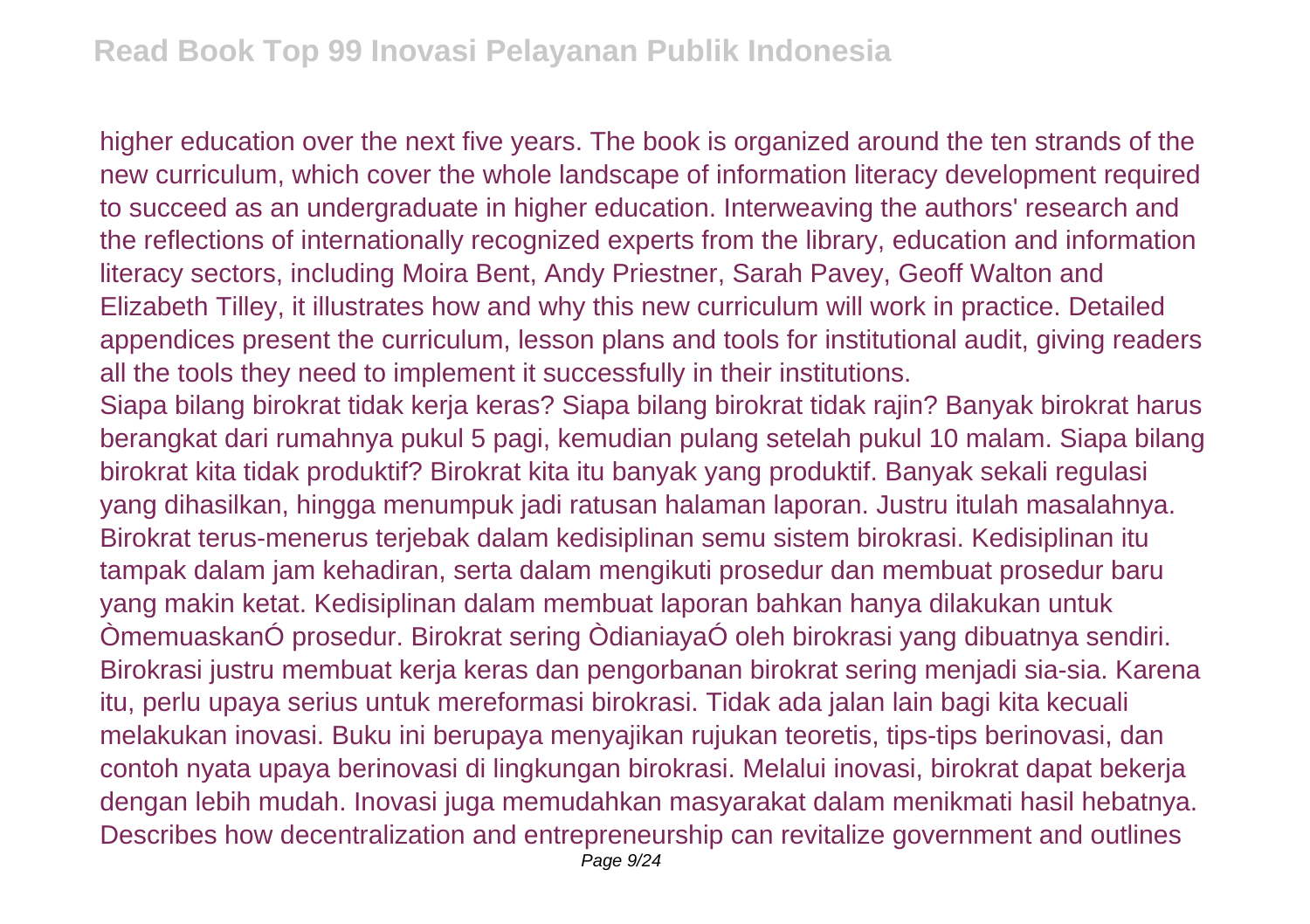ten principles guiding an entrepreneurial public organization Statistical analysis is essential to business decision-making and management, but the underlying theory of data collection, organization and analysis is one of the most challenging topics for business students and practitioners. This userfriendly text and CD-ROM package will help you to develop strong skills in

presenting and interpreting statistical information in a business or management environment. Based entirely on using Microsoft Excel rather than more complicated applications, it includes a clear guide to using Excel with the key functions employed in the book, a glossary of terms and equations, plus a section specifically for those readers who feel rusty in basic maths. Each chapter has worked examples and explanations to illustrate the use of statistics in real life scenarios, with databases for the worked examples, cases and answers on the accompanying CD-ROM.

Sebagaimana judul buku ini, penulis membahas topik-topik yang mungkin jarang ditemui terkait inovasi layanan publik pertanahan. Dalam buku ini penulis mengawali dengan pembahas isu-isu besar dan mendasar misalnya : Tata Ruang dan Pertanahan, Penataan Layanan Agraria, Inovasi Layanan Sektor Publik, dan Mindset Inovasi Pelayanan Prima. Selain itu praktik kompetisi inovasi pelayanan publik yang digagas oleh Kementerian PANRB dalam event SINOVIK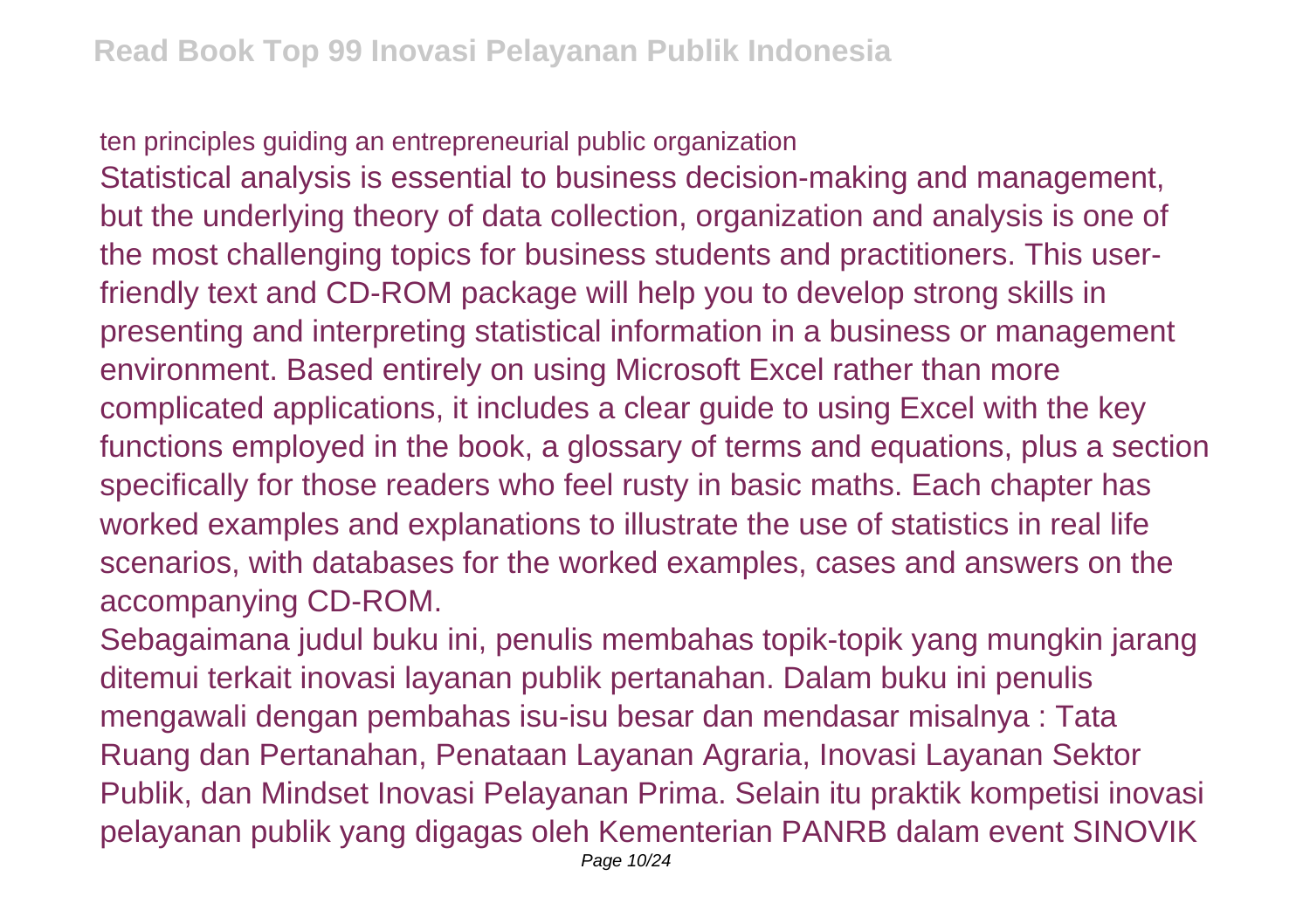juga penulis sisipkan sebagai salah satu khazanah pembanding dari Proposal dan Implementasi Inovasi Gampong Agraria yang penulis susun. Dan terakhir harapan dalam Menatap Masa Depan Gampong Agraria Kota Langsa. Pemimpin Inspiratif sangat dibutuhkan saat ini , alasannya adalah tentu akan semakin banyak pula masyarakat biasa yang dikemudian hari akan berniat menjadi "Agen" perubahan yang siap memimpin dan secara tidak sadar mengubah pola mental bangsa menjadi lebih kreatif dan prestatif. The Global Innovation Index ranks the innovation performance of 141 countries and economies around the world, based on 79 indicators. This edition explores the impact of innovation-oriented policies on economic growth and development. High-income and developing countries alike are seeking innovation-driven growth through different strategies. Some countries are successfully improving their innovation capacity, while others still struggle.

Kebijakan otonomi daerah yang memberikan kesempatan bagi daerah untuk mengurus dan mengatur pembangunan daerahnya, memberikan keleluasaan bagi Kabupaten/Kota untuk melakukan percepatan pembangunan, melakukan inovasi, dan memberikan nilai tambah terhadap potensi dan sumberdaya yang dimiliki. Namun demikian, otonomi dan desentralisasi membutuhkan kepemimpinan lokal yang berkualitas, yang mampu memberikan spririt<br>Page 11/24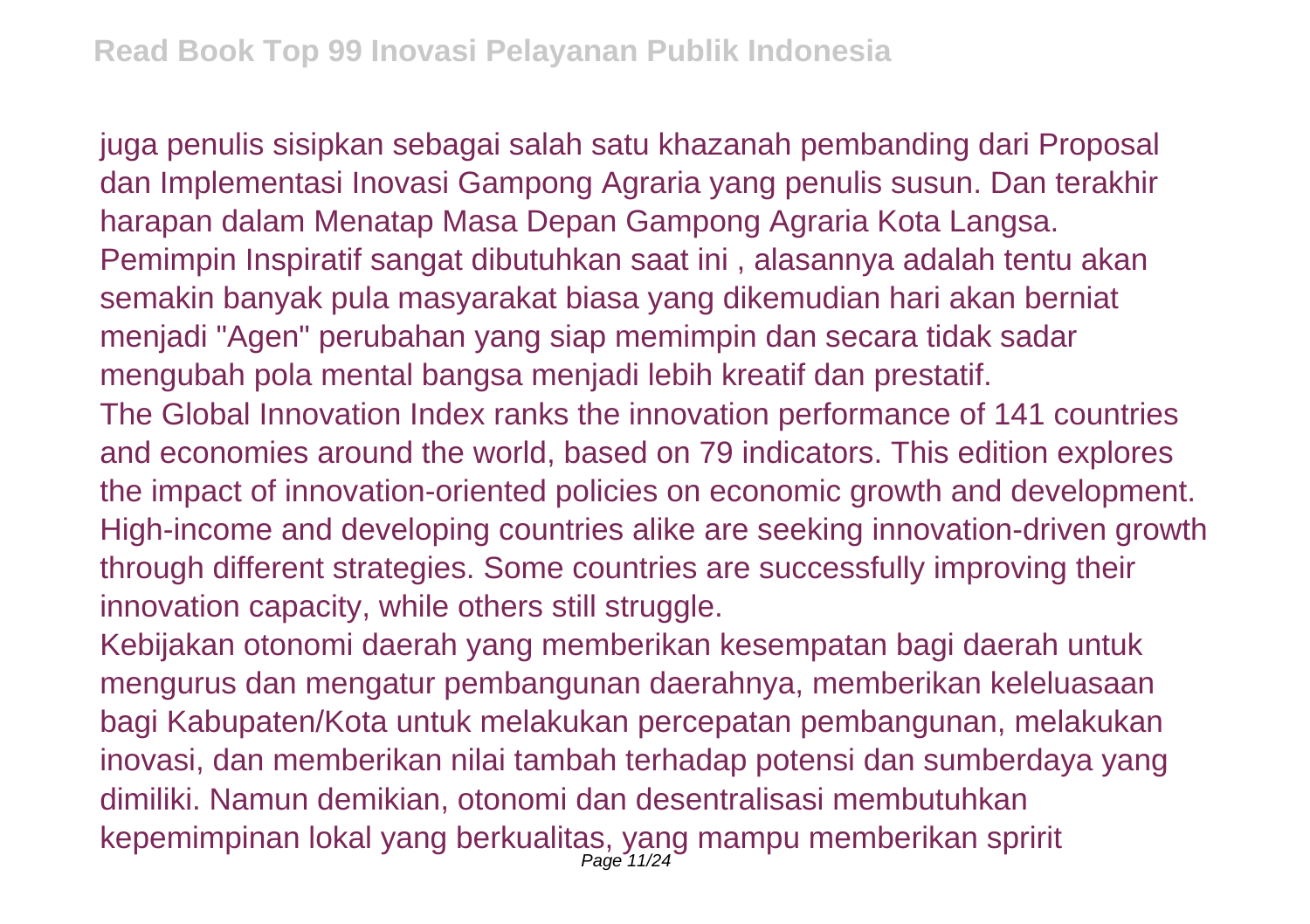## membangun bagi semua warganya.

This special Dora the Explorer read-aloud activity edition is the perfect tool to enhance learning in your school, home, or library. This Nickeolodeon Read-Along contains audio narration

Penulisan buku ini didorong oleh kebutuhan terhadap peningkatan mutu 'Coaching dari seorang Coach' yang akan membantu seseorang untuk proses menemukan dan bertindak berdasarkan solusi yang paling cocok dengan dirinya, dari posisi dimana dia sekarang, dengan menggali sumber daya apa saja yang dibutuhkan, sikap mental yang harus dibangun, dan teknik-teknik yang cocok dalam mengimplementasikannya dengan mengajukan pertanyaan yang tepat sehingga 'coachee' akan menemukan jawaban dengan sendirinya. Demikian pentingnya peran Coach dalam peningkatan kinerja individu maupun kinerja organisasi dan Kinerja Organisasi Pemerintah. Pelatihan Pemimpin perubahan bagi aparat Pemerintah yang dimaksud adalah pemimpin yang mampu mengarahkan pengembangan pribadi dan professional, meningkatkan produktivitas, kinerja, motivasi, dan membantu menciptakan keseimbangan kehidupan dan kerja. Tuntutan Coaching aparatur pemerintah seperti tersebut, maka perlu dibuat terobosan baru dalam hal, penerapan sistem pelatihan baru dengan model Coaching. Buku ini disusun untuk membantu para Coach dalam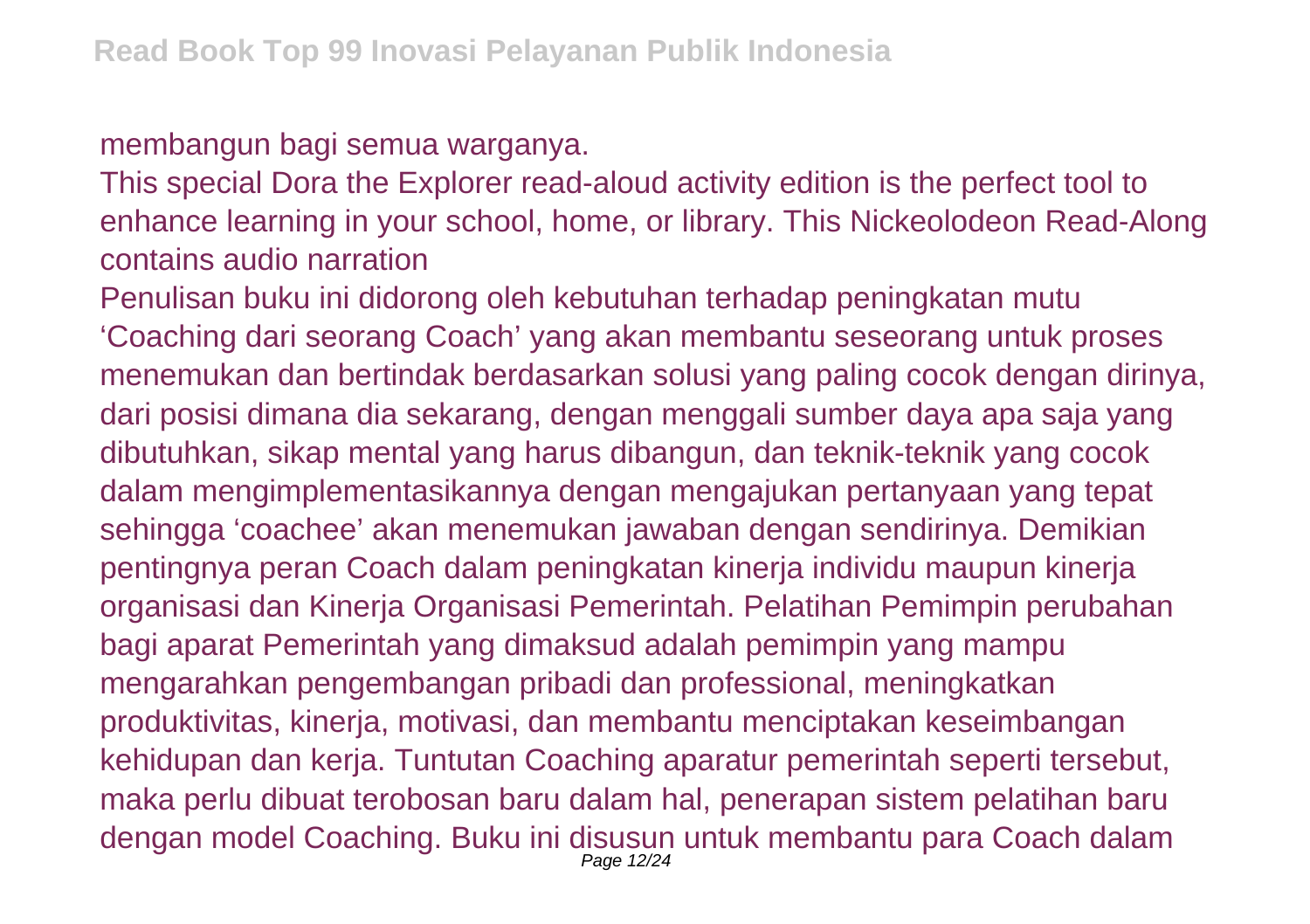memberikan Coaching bagi Inovator pemerintahan (peserta pelatihan Kepemimpinan Perubahan) dalam mendiagnosa organisasi, dengan membuat terobosan yang inovatif dalam meningkatkan kinerja. Sejalan dengan fungsi Coaching yang merupakan proses untuk membantu seseorang atau organisasi dalam menggabungkan keterampilan dengan pemahaman mendalam tentang dinamika proses kerja dan budaya organisasi untuk mendorong para inovator berkreasi kearah yang lebih baik, agar tumbuh semangat dari para ASN untuk menciptakan inovasi baru dalam pelayanan publik. Buku ini adalah ringkasan dari semua hal yang ingin saya ketahui ketika saya baru memulai Coaching, ditambah yang telah saya pelajari semenjak itu, dan kemudian beberapa yang saya kembangkan sendiri selama proses pembelajaran. Saya telah berusaha membuat buku ini sebagai tulisan yang menarik, juga sebagai suatu bimbingan praktis mengenai " Apa" dan Bagaimana " " Proses Coaching ". Ini merupakan kompilasi dari banyak buku yang sudah saya jumpai. Saya telah bertemu dengan Thomas Gebhart yang menulis buku tentang 'Coaching' dan saya telah mengikuti pelatihan Coaching Skills yang disponsori oleh GIZ dan LAN-RI. Buku ini dimaksudkan sebagai pengantar bagi siapa saja yang ingin menjadi Coach, baik secara pribadi, perusahaan atau di pemerintahan, juga dapat sebagai panduan referensi para coach yang baru menekuni profesinya, para Widyaiswara Page 13/24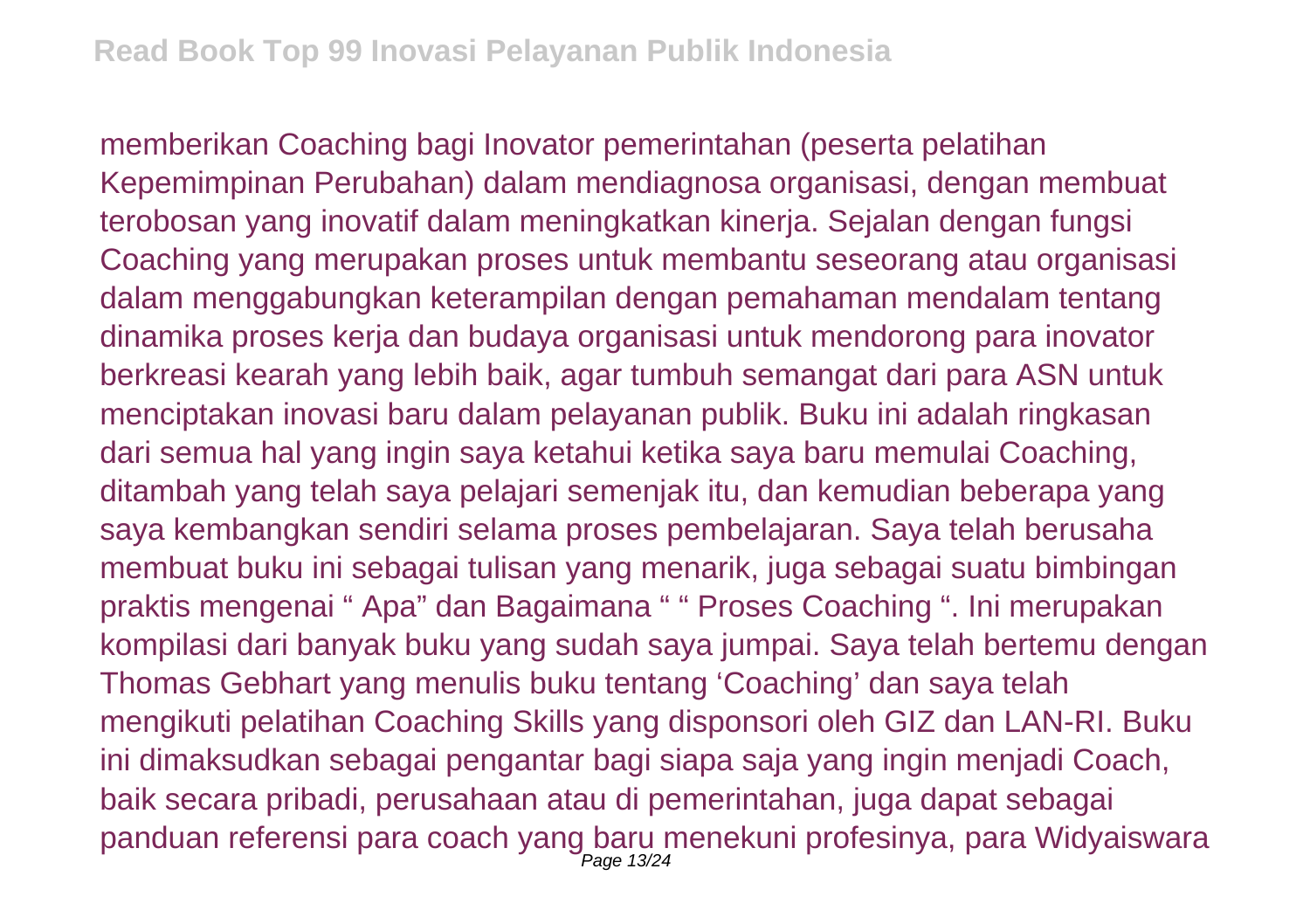dan Dosen di seluruh Indonesia. Bagi mereka yang ingin mempraktikkan keterampilan ini, disediakan latihan sebagai Coach yang dilengkapi dengan contoh-contoh pertanyaan.

Inovasi merupakan hal yang menarik untuk didiskusikan dalam berbagai sektor pembangunan dewasa ini. Berbagai model dan kegiatan diupayakan menggunakan inovasi untuk meningkatkan akselerasi output yang ditargetkan. Upaya ini pula dilakukan oleh semua stakeholder terkait dan berbagai aspek yang bersinggungan dengan inovasi. Bunga rampai ini merupakan salah satu pengkayaan sumber referensi tentang inovasi daerah yang bisa dijadikan sebagai alternatif rujukan literasi. Kepemimpinan dan Inovasi dalam Pemerintahan Daerah merupakan pembuka atau Bab I yang idenya berasal dari pemikiran Arif Barata Sakti yang memberikan gambaran membahas aspek kepemimpinan daerah (kabupaten/kota), inovasi, produktivitas dan daya saing daerah dengan Kota Magelang sebagai lokasi kajian. Pada Bab II, Peran Inovasi Legislatif dalam Mengembangkan Daerah dan Kebijakan Publik oleh Sukamsi yang menganalisis peran inovasi dan legislatif dalam mendorong percepatan pembangunan dalam koridor kebijakan publik. Andjar Prasetyo kemudian melengkapi dengan kajian Peran Inovasi Masyarakat dan Anggaran Inovasi Terhadap Pertumbuhan Ekonomi yang disajikan dalam bab 3, membahas Page 14/24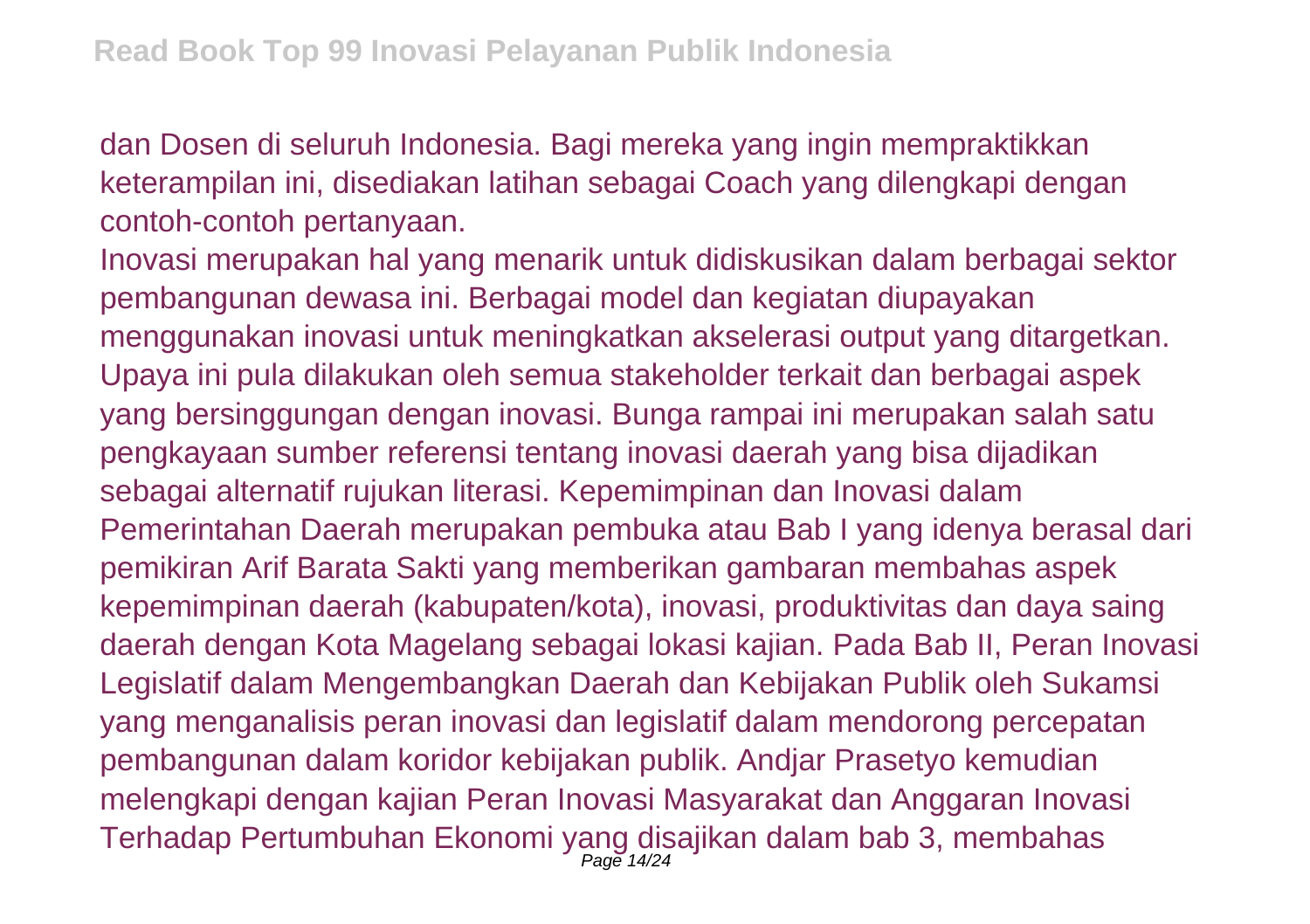dampak inovasi terhadap pertumbuhan ekonomi di Kota Magelang. Pada Bab 4 dengan menganalisa Kolaborasi Kebijakan Publik dan Perkembangan Inovasi Lingkungan Berbasis Masyarakat (Automatic environment control system) oleh Mohamad Zaenal Arifin, melengkapi inovasi lingkungan secara riil yang telah dilaksanakan di Kota Magelang. Pada Bab 5, Dewi Gartika menyajikan pembahasan tentang Sistem Inovasi Daerah (SIDa) Provinsi Jawa Barat, Kinerja Dan Strategi Penguatan, yang memperkaya rujukan inovasi daerah dalam buku ini. Bab 6 dibahas lebih jelas oleh Sukamsi tentang Sistem Inovasi Daerah Kabupaten Magelang dan Transisi menuju Keberlanjutan, dengan fokus kajian pada SIDa Kabupaten Magelang. Bab 7, Dampak Sistem Inovasi dan Pertumbuhan Kota-Kota di Jawa Tengah dikaji oleh Andjar Prasetyo, yang memberi gambaran dampak inovasi dengan lokasi di Kota Magelang, Kota Semarang dan Kabupaten Sragen. Pada akhir bunga rampai ini, yaitu Bab 8 ditutup oleh Mohamad Zaenal Arifin, yang menggagas inovasi lingkungan yang didukung dengan peraturan daerah yang berlokasi di Kota Magelang, yang terangkum dalam kajian Praktik Inovasi Lingkungan Hidup Di Kota Magelang Dalam Perspektif Peraturan Inovasi Daerah. Dalam setiap kajian didasarkan pada makalah ilmiah yang paling banyak dikutip kerangka kerja inovasi daerah yang didukung dengan sejumlah bukti-bukti empiris yang telah dilakukan oleh Page 15/24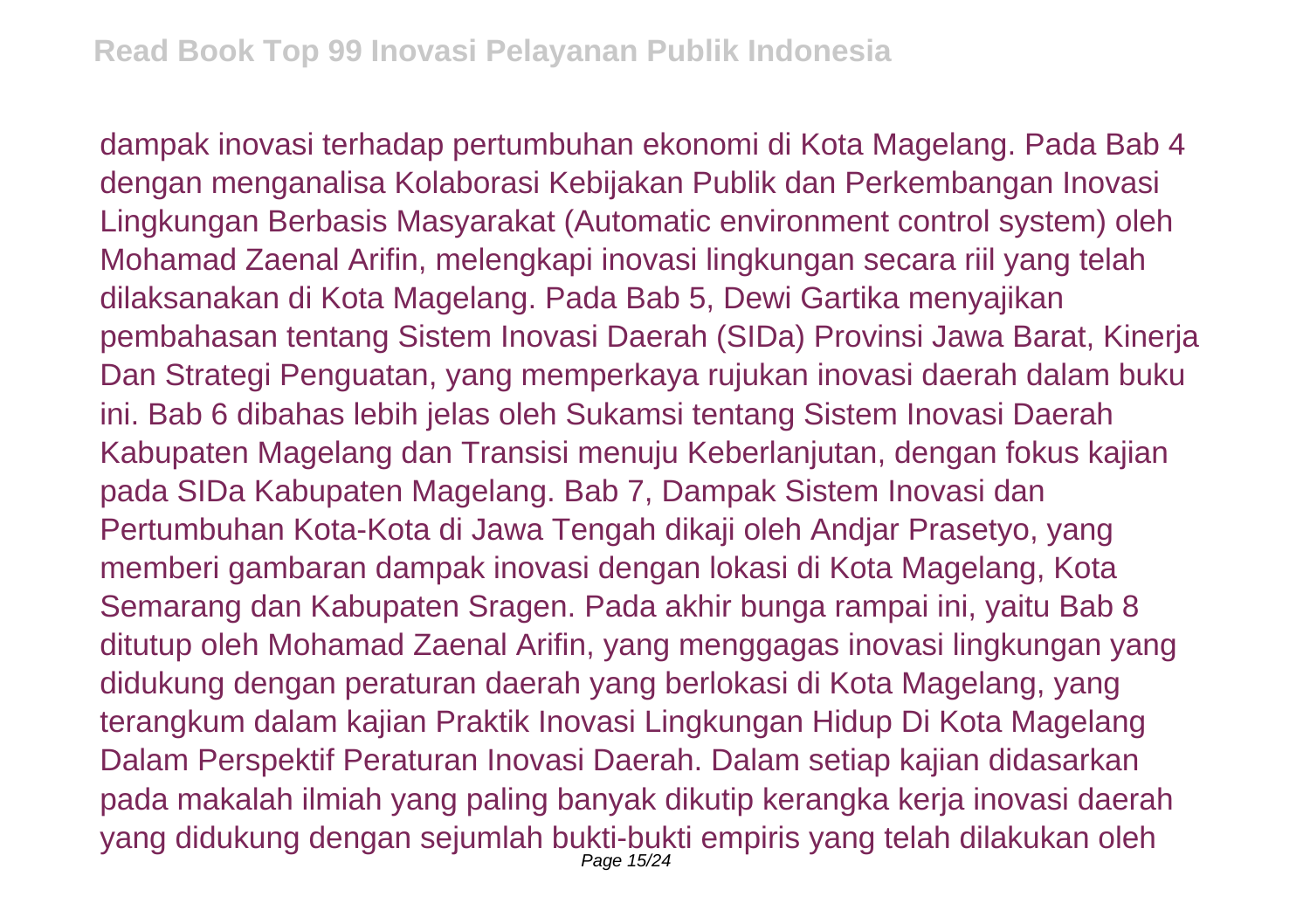daerah yang menjadi lokus kajian. Bunga Rampai ini tidak akan mungkin tanpa bantuan dan kerja sama dari sejumlah besar orang. Secara khusus kami ingin mengucapkan terima kasih kepada kontributor data di masing-masing dari 5 lokasi yang terlibat dalam kajian. Tanpa bantuan organisasi dan pengetahuan lokal yang tak kenal lelah, tugas penelitian pasti jauh lebih sulit. Terima kasih juga kepada beberapa responden yang memberikan waktu mereka dengan murah hati dalam menyelesaikan survei dan berpartisipasi dalam wawancara. Kontribusi profesional dan pribadi dari seluruh personil baik yang terlibat secara langsung maupun tidak langsung yang telah membuat buku ini menjadi mungkin dipublikasikan.

Buku ini menganalisis dampak yang ditimbulkan globalisasi (gelombang pengaruh yang tidak mungkin dihindari). Untuk memenangkan kompetisi, efisiensi menjadi alasan utama.

Buku ini berisi kumpulan artikel yang dipublikasikan dan merupakan bagian dari output Tugas Akhir untuk Mata Kuliah Tata Kelola Pemerintahan Perkotaan, dengan skema mahasiswa mengerjakan secara berkelompok dan diseleksi secara ketat. Buku ini memberikan ulasan tentang fenomena tata kelola pemerintahan berbasis smart city yang berkembang hingga abad ini. Selain itu, buku ini mencoba untuk menuangkan telaah kritis terhadap optimalisasi konsep Page 16/24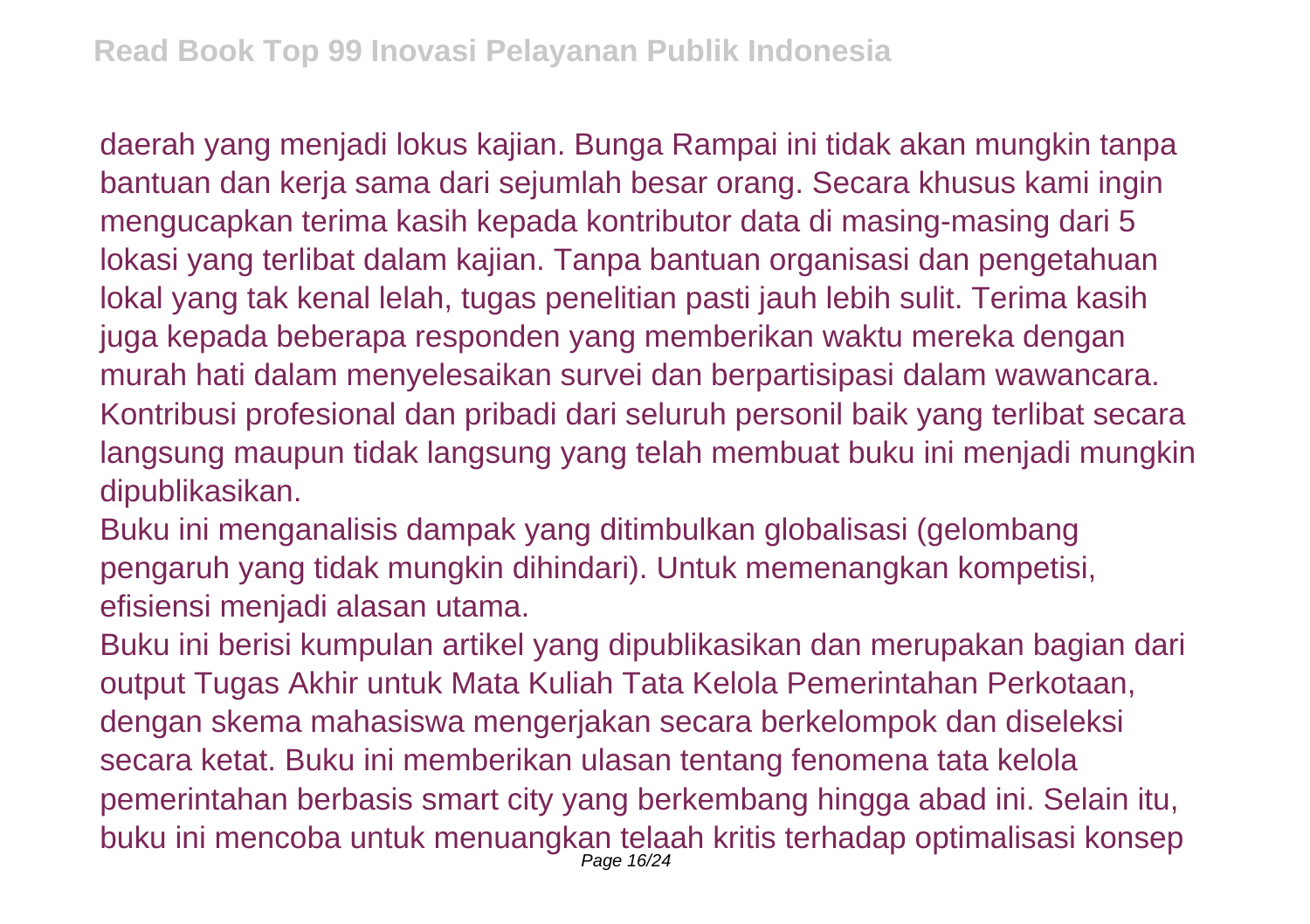smart city yang diadopsi oleh pemerintah terutama studi kasus Pulau Jawa. Beberapa implementasi smart city pada sektor pemerintahan yang disajikan pada buku ini diharapkan menjadi gambaran khususnya bagi penyelenggara pemerintah bagaimana penerapan konsep smart city di daerah di Indonesia. Mengembangkan smart city di masing-masing lokalitas bukanlah dengan menjadikan IT dan solusi teknologi sebagai tujuan akhir-misalnya dengan membuat command center yang mewah namun miskin fungsi, tetapi lebih fokus kepada inovasi dan terobosan untuk menyelesaikan masalah prioritas dan atau mengembangkan sektor unggulan daerah, berbasis data yang terintegrasi, dan kolaboratif antar sektor. Buku ini terdiri dari 9 artikel yang membahas mengenai implementasi smart city dari berbagai elemen, seperti smart government, smart living, fenomena urban sprawl, hingga pelayanan publik era digital yang mendukung keberhasilan penerapan konsep smart city di sebuah kota. Buku ini berisi berbagai artikel yang dimuat dalam Informasi Kapuas (www.kapuas.info) mulai tanggal 1 Januari - 31 Desember 2017. Pelayanan publik, sebagai fokus bahasan dalam buku ini, merupakan inti dari seluruh proses berpemerintahan. Bahkan menjadi tanda dari hadirnya negara (state in practice) dalam kehidupan nyata sehari-hari masyarakat. Para penulis buku ini menyasar secara tepat jantung persoalan. Layanan publik adalah produk<br><sup>Page 17/24</sup>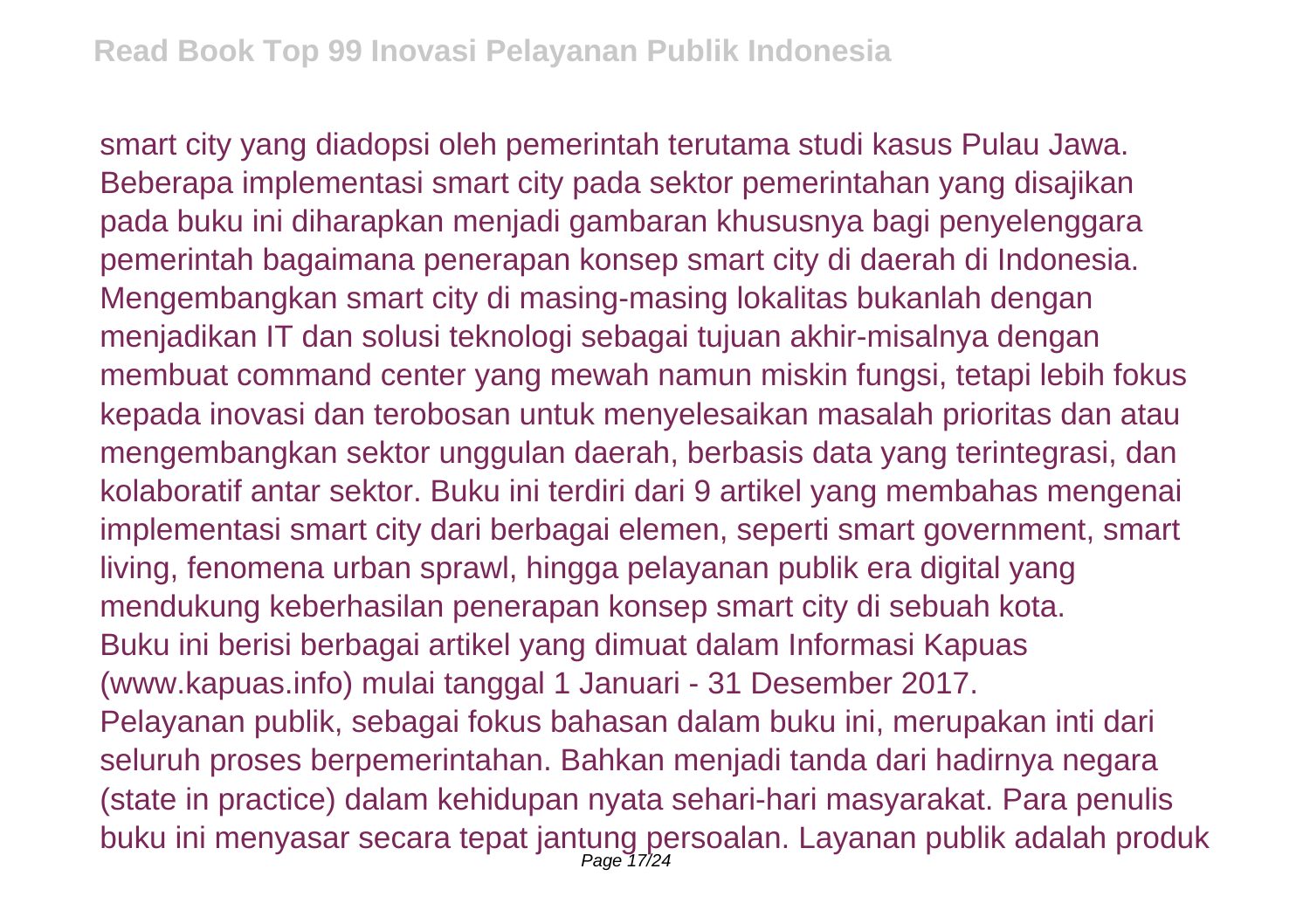yang selama ini acap jadi fokus perhatian publik. Para peneliti menyadari bahwa "hidangan" layanan yang baik ataupun buruk tidaklah terlepas dari mutu dapur sebagai tempat hidangan tersebut diracik dan dimasak. Dapur itu adalah manufaktur atau birokrasi dengan segala suprastruktur yang berperan dalam semesta interaksi lingkungan kebijakan hingga ketersediaan dan kualitas infrastruktur yang dimiliki. Sebagaimana terlihat pada judul buku, fokus pembenahan dapur birokrasi pada elemen infrasruktur kerja mengerucut kepada dukungan platform digital sebagai piranti terbangunnya pemerintahan elektronik. Pilihan ini amat relevan dalam mengatasi hambatan fisikal (sebagaimana terjadi pada layanan konvensional) di masa pandemi Covid-19 ini. Namun, hadirnya pelayanan publik berbasis elektronik (e-service) hingga pengawasan digital dalam kerangka e-government adalah konteks fundamental terkait perkembangan lokal, nasional dan global akan wajah pemerintahan masa depan. Sejumlah tulisan dalam buku ini hadir dalam semangat mendorong perubahan menyeluruh. Selain bertujuan memajukan efisiensi layanan, pemerintahan digital juga diyakini mampu meningkatkan akuntabilitas birokrasi. Tulisan ini mampu mengangkat tantangan di depan. Arena internal (ekosistem digital) masih membutuhkan hadirnya SDM aparatur model baru: e-literasi dan manusia pembelajar; kultur terbuka dan mau untuk diakses dan dikontrol publik; mental Page 18/24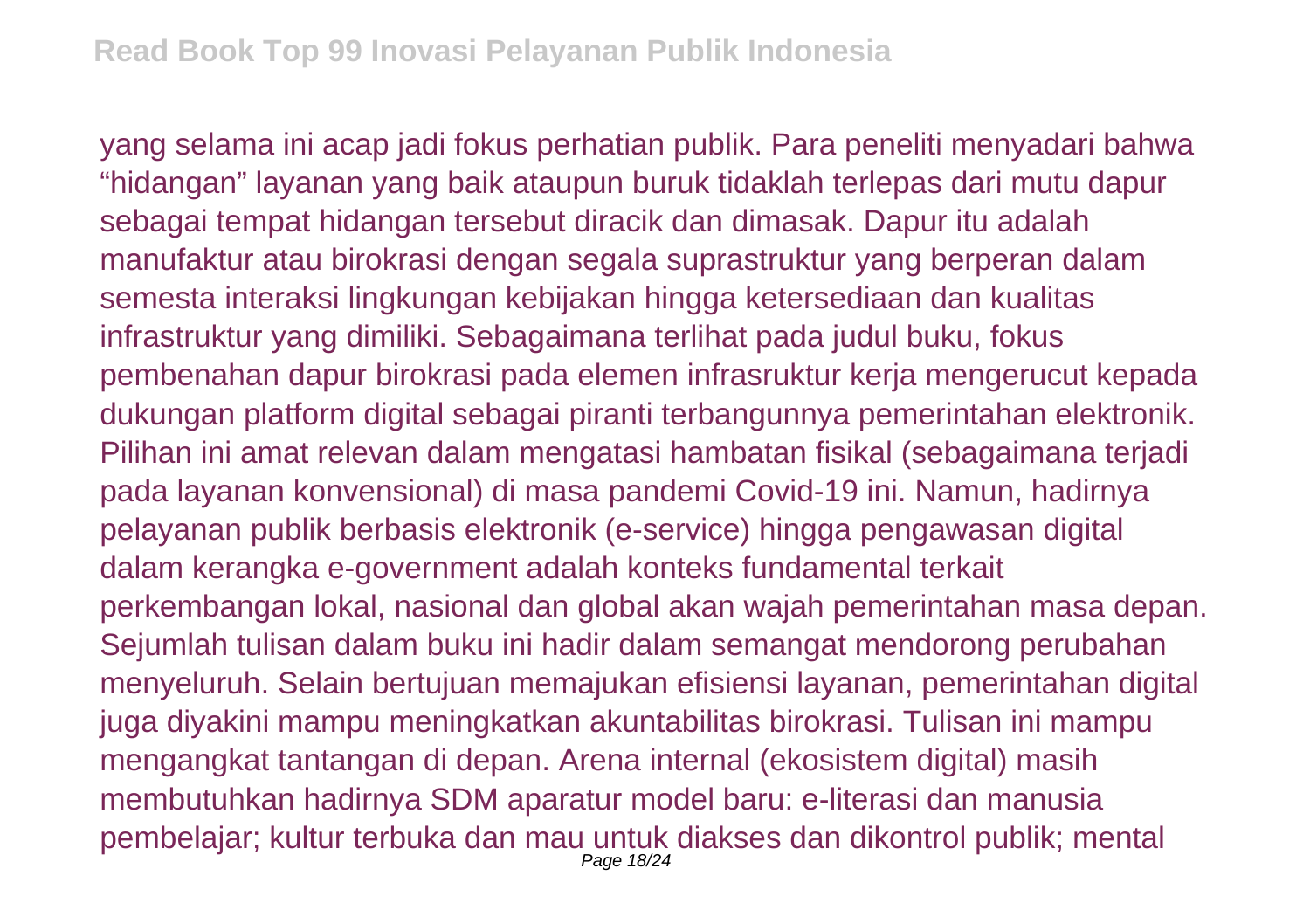silo dan ego sektoral diganti kesediaan berbagai data/informasi (shared culture readiness); siap berjejaring antar-jenjang pemerintah (multilevel networking) dan bekerja sama dengan masyarakat (collaborative governance). Eksosistem internal juga menyangkut politik dan budaya birokrasi itu sendiri. Hadirnya pemimpin perubahan dan memiliki kapasitas manajemen perubahan menjadi kunci. Reformasi birokrasi tidak hadir di ruang kosong, tiada perubahan birokrasi tanpa kepemimpinan politik yang memiliki komitmen dan strategi implementasi yang baik (bureaucracy reform is a political process).

This widely praised work provides a framework for the many voices calling for the reaffirmation of democratic values, citizenship, and service in the public interest. The expanded edition includes an all-new chapter that addresses the practical issues of applying these ideals in actual, real-life situations. "The New Public Service, Expanded Edition" is organized around a set of seven core principles: serve citizens, not customers; seek the public interest; value citizenship and public service above entrepreneurship; think strategically, act democratically; recognize that accountability isn't simple; serve, rather than steer; and value people, not just productivity. The book asks us to think carefully and critically about what public service is, why it is important, and what values ought to guide what we do and how we do it. It celebrates what is distinctive, important and Page 19/24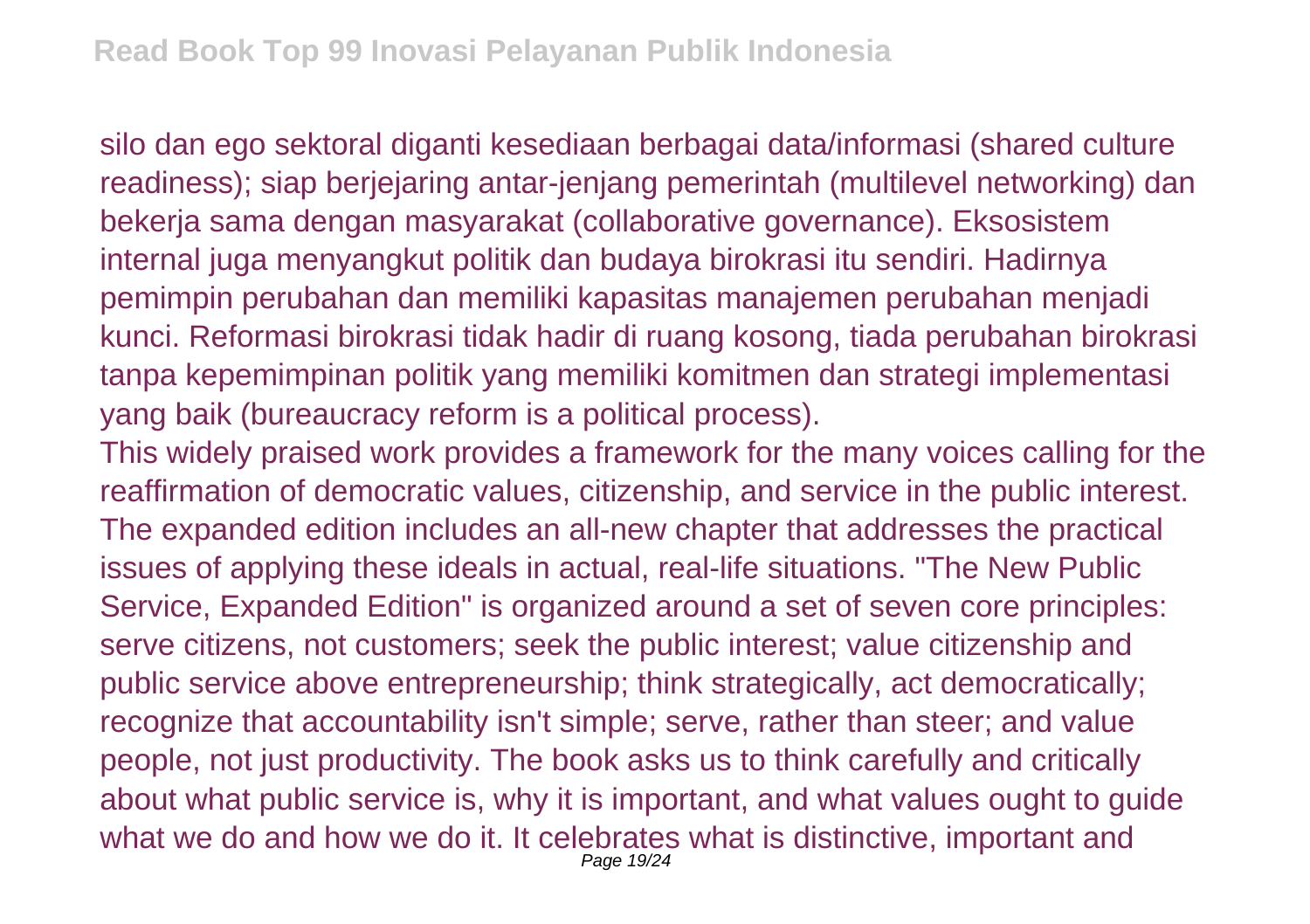meaningful about public service and considers how we might better live up to those ideals and values. All students and serious practitioners in public administration and public policy should read this book. While debates about public policy issues will surely continue, this compact, clearly written volume provides an important framework for public service based on and fully integrated with citizen discourse and the public interest.

Authors Abbas Tashakkori and Charles Teddlie explore the most resourceful way to combine qualitative and quantitative methodologies. Researchers wanting to learn how to think about and utilize mixed methods in their studies will find this an indispensable guide for their work.

Sixteenth in a series of annual reports comparing business regulation in 190 economies, Doing Business 2019 measures aspects of regulation affecting areas of everyday business activity.

Hanya dalam sepuluh tahun, Banyuwangi berhasil meningkatkan pendapatan per kapitanya hingga lebih dari dua kali lipat (dari 20,9 juta rupiah menjadi 48,8 juta rupiah). Kunjungan wisatawan naik sekitar sepuluh kali lipat (dari 12,5 ribu wisatawan menjadi 127 ribu wisatawan). Sementara tingkat kemiskinan mampu ditekan menjadi satu digit (dari 11,2% menjadi 7,8%). Bagaimana Banyuwangi bisa berkembang sedemikian pesat? Jawabannya adalah inovasi. Di Page 20/24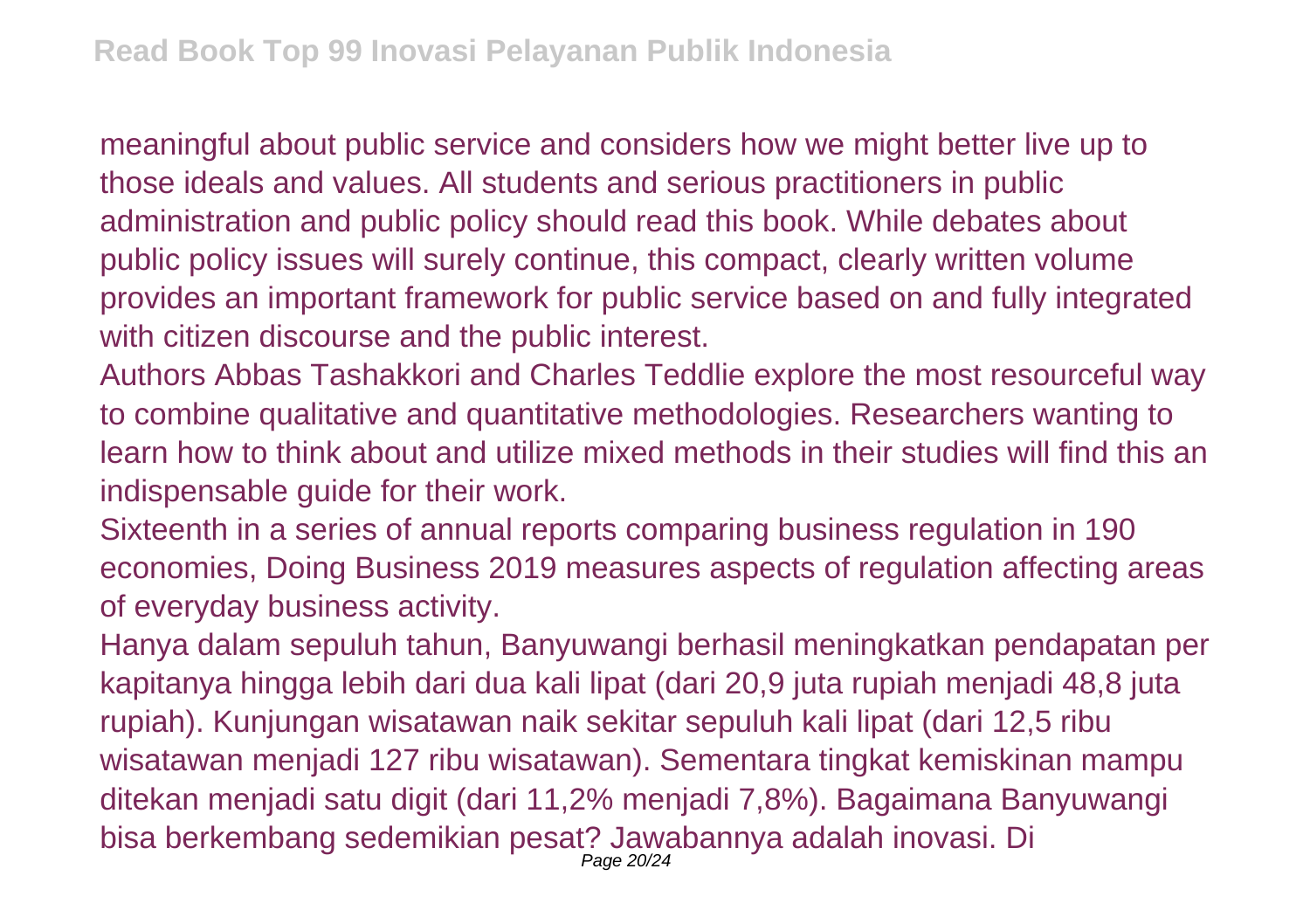Banyuwangi, inovasi menjadi Òdenyut jantungÓ keberhasilan berbagai bidang mulai dari ekonomi, sosial, lingkungan, kesehatan, pariwisata, pendidikan dan kebudayaan, hingga tata kelola pemerintahan dan pelayanan publik. Berbagai inovasi ini menjadikan Banyuwangi sebagai ÒKabupaten TerinovatifÓ pada 2018 dan 2019 dalam ajang penghargaan Innovative Government Award (IGA) yang diselenggarakan oleh Kementerian Dalam Negeri. Inovasi Banyuwangi menjelaskan secara terperinci lima prinsip dan strategi inovasi yang senantiasa menjadi pegangan pemerintah Banyuwangi, serta lima puluh inovasi dari ratusan inovasi yang dilaksanakan di Banyuwangi.

Buku Monograf Pengukuran User Interface (UI) dan User Experience (UX) E-School Filial LPKA Kelas I Palembang ini merupakan hasil dari penelitian terapan dan salah satu wujud dalam rangka Pengembangan Bahan Rekayasa Perangkat Lunak dan atau Basis Data. Penulisan buku ini tidak lepas dari bantuan berbagai pihak khususnya pihak pengelola sekolah filial LPKA Kelas I Palembang. Pada kesempatan yang sangat berharga ini, penulis dengan tulus menyampaikan ucapan terima kasih yang sebesar-besarnya kepada pihak RISTEKBRIN yang telah mendanai penelitian terapan ini (pendanaan Tahun 2020). Buku ini menceritakan proses dan implementasi dari e-school filial yang ditujukan untuk memotivasi dan menumbuhkan jiwa kewirausahaan pada anak didik baik yang di Page 21/24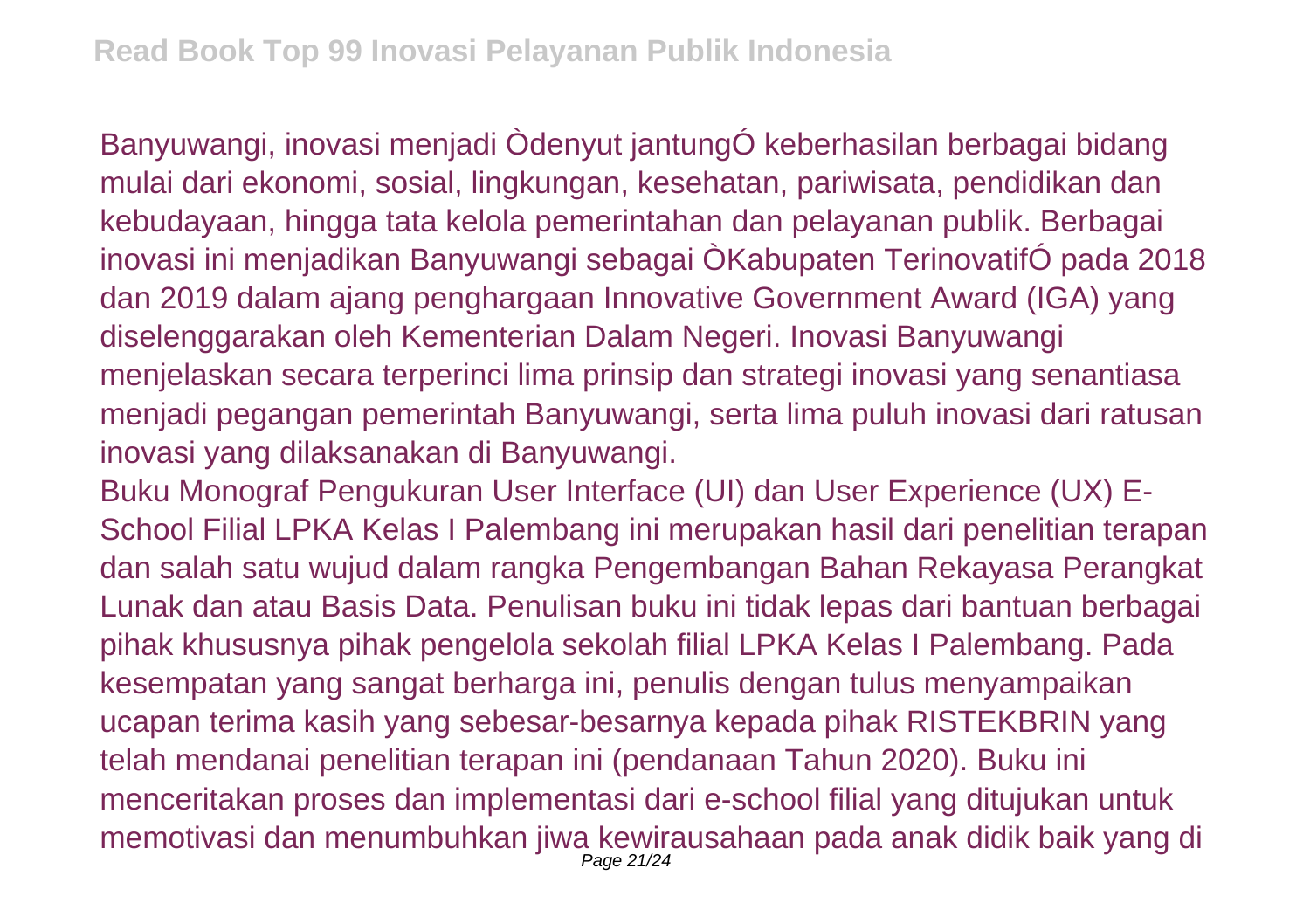LPKA Kelas I Palembang maupun siswa pada sekolah-sekolah induk yang turut menggunakan web e-school filial. Sistem e-school filial telah dapat mendukung penyelenggaraan pendidikan kewirausahaan secara lebih baik dan peningkatan pelayanan akademik di sekolah filial LPKA Kelas I Palembang yang menyediakan: Modul pembelajaran entrepreneurship berbasis video, Modul pembelajaran entrepreneurship berbasis audio, Modul pembelajaran entrepreneurship berbasis teks, Media pengajaran jarak jauh, Media pemberian tugas dan pengumpulan tugas siswa, dan Media diskusi. Sistem e-school filial digunakan oleh koordinator sekolah filial LPKA, koordinator sekolah induk, siswa, guru, dan wali siswa. Sistem e-school telah mempermudah pihak-pihak tersebut untuk mengetahui informasi yang mereka perlukan berdasarkan evaluasi hasil usability dan user experience. Sistem ini dapat memberikan manfaat jika pihak manajemen LPKA Kelas I Palembang dan pihak sekolah induk menggunakannya secara konsisten/terus-menerus.

A seminal figure in the field of public management, Mark Moore presents his summation of fifteen years of research, observation, and teaching about what public sector executives should do to improve the performance of public enterprises. Useful for both practicing public executives and those who teach them, this book explicates some of the richest of several hundred cases used at Page 22/24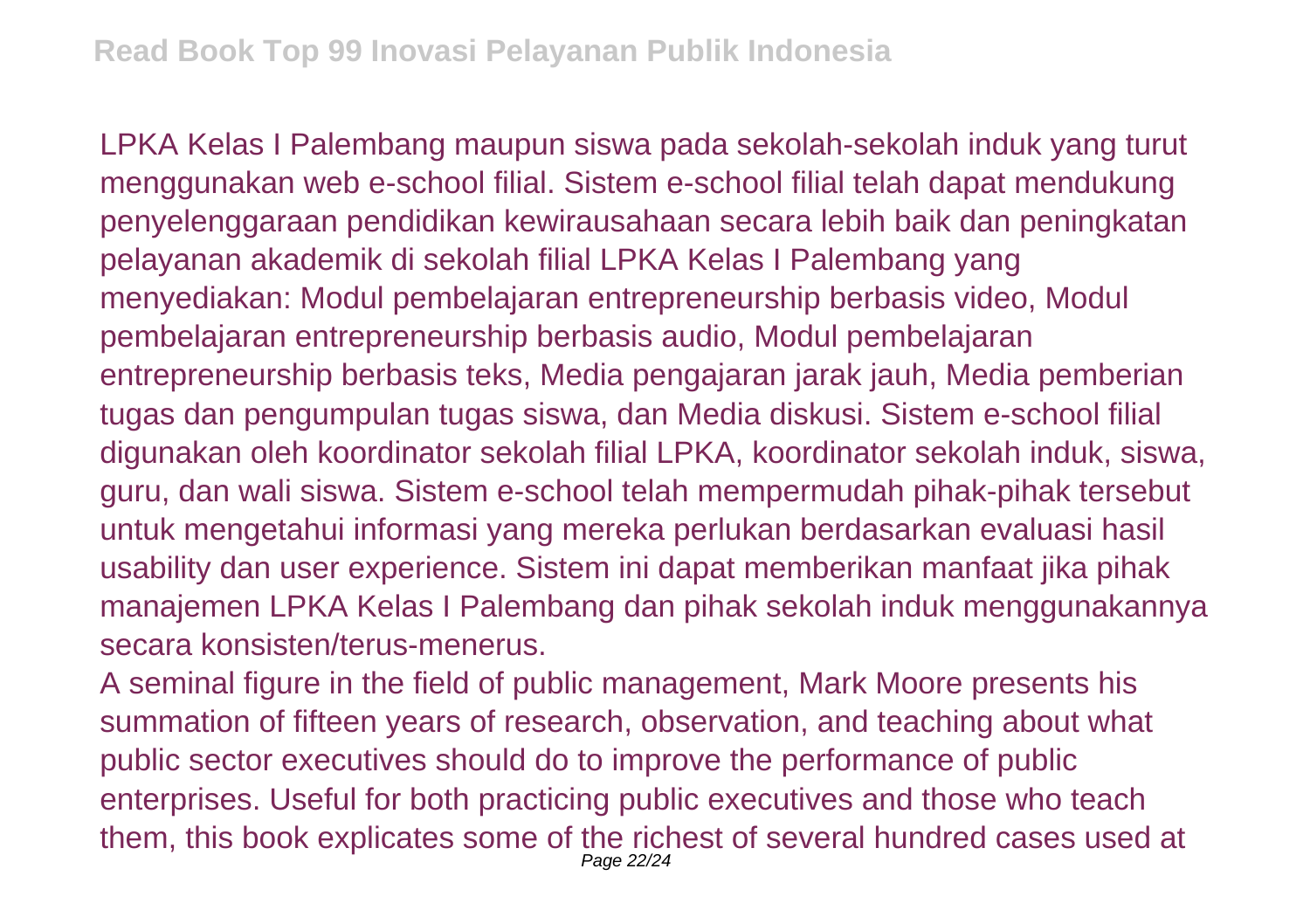Harvard's Kennedy School of Government and illuminates their broader lessons for government managers. Moore addresses four questions that have long bedeviled public administration: What should citizens and their representatives expect and demand from public executives? What sources can public managers consult to learn what is valuable for them to produce? How should public managers cope with inconsistent and fickle political mandates? How can public managers find room to innovate? Moore's answers respond to the wellunderstood difficulties of managing public enterprises in modern society by recommending specific, concrete changes in the practices of individual public managers: how they envision what is valuable to produce, how they engage their political overseers, and how they deliver services and fulfill obligations to clients. Following Moore's cases, we witness dilemmas faced by a cross section of public managers--William Ruckelshaus and the Environmental Protection Agency, Jerome Miller and the Department of Youth Services, Miles Mahoney and the Park Plaza Redevelopment Project, David Sencer and the swine flu scare, Lee Brown and the Houston Police Department, Harry Spence and the Boston Housing Authority. Their work, together with Moore's analysis, reveals how public managers can achieve their true goal of producing public value. Theory of Media Literacy: A Cognitive Approach comprehensively explains how Page 23/24